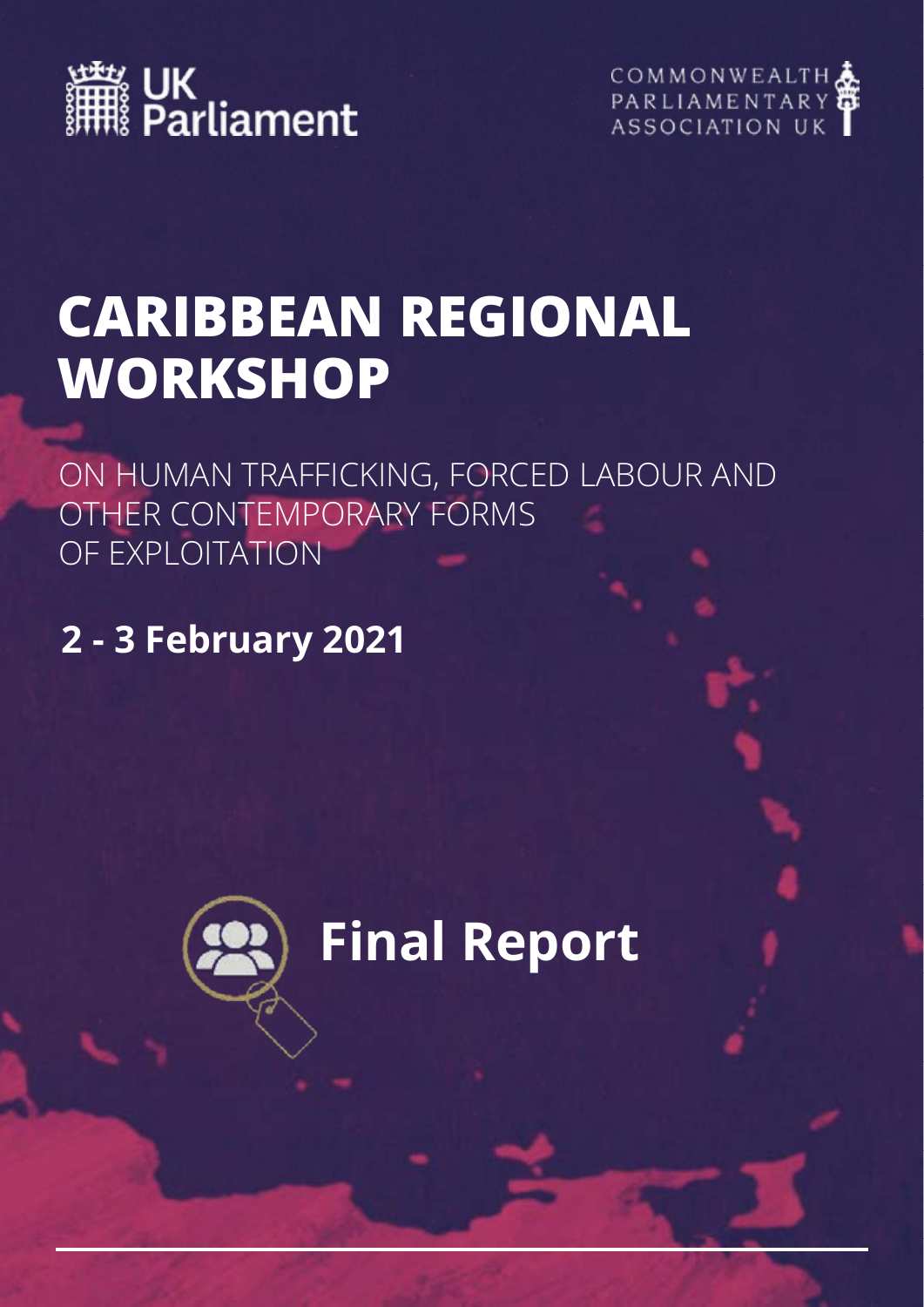## **Contents**



| <b>Executive Summary</b>     |    |
|------------------------------|----|
| Outcome and Outputs          | 4  |
| Participating Legislatures 5 |    |
| Workshop Summary             | 6  |
| Delegate Feedback            | 17 |
| Official Programme           |    |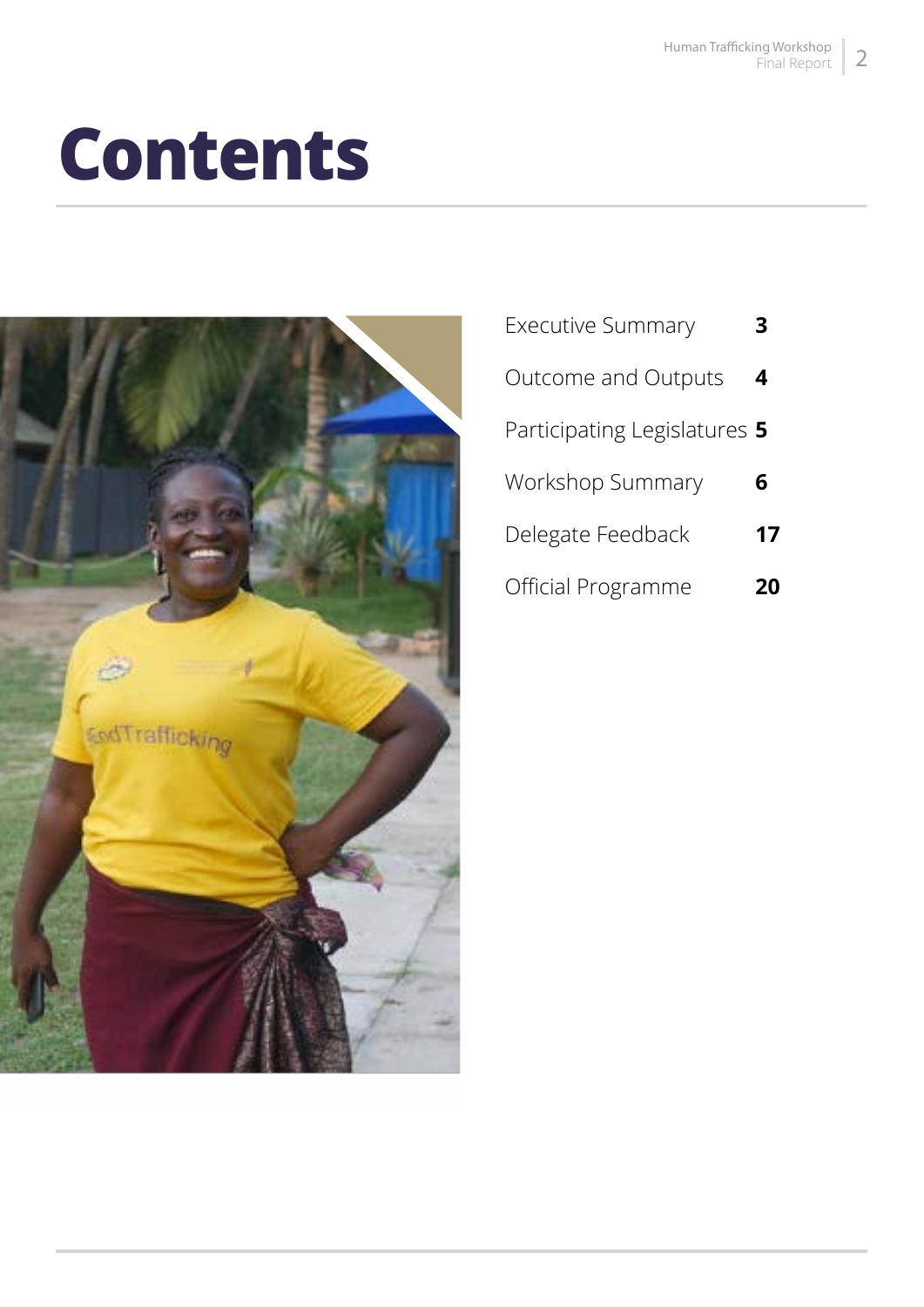# **Executive Summary**

The Commonwealth Parliamentary Association UK held its virtual Caribbean Regional Workshop on Human Trafficking, Forced Labour and other Contemporary Forms of Exploitation from 2-3 February 2021.

For two days, over 40 parliamentarians and officials from Caribbean legislatures, as well as human trafficking experts from across the Commonwealth, came together for a series of virtual discussions focussed on how policymakers can effectively tackle human trafficking and other contemporary forms of exploitation in the region.

Discussions ranged from a focus on forms of exploitation, including forced labour and child exploitation, to collaboration between stakeholders and how parliamentarians can employ post-legislative scrutiny tools to measure the effectiveness of human trafficking related legislation. Taking place virtually in the midst of the global Covid-19 pandemic, the Workshop touched on what closed borders and national lockdowns have meant for trafficked persons and the additional risks to vulnerable groups through increased online activity.

This official Workshop report provides a summary of the expert contributions and peer-topeer discussions made over the two days.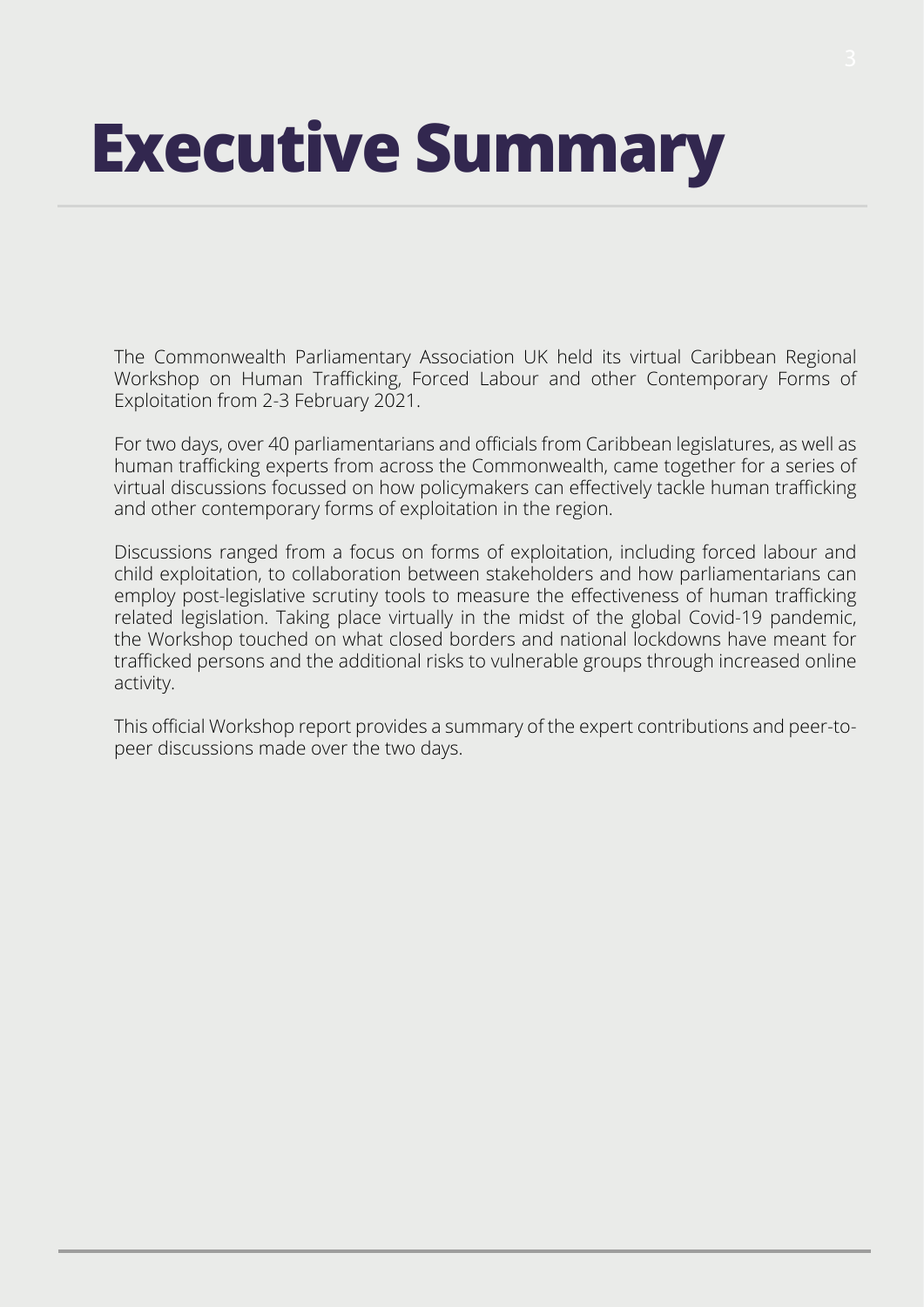## **Outcome and Outputs**



## **PROGRAMME OUTCOME**

Delegates increased their awareness of all areas concerning human trafficking, forced labour and other forms of exploitation, that then may be utilised to build networks across the region to support the development, as well as the strengthening, of human traffickingrelated legislation in individual jurisdictions.



Delegates increased their knowledge of human trafficking-related issues in the wider Caribbean region and their understanding of the recognised terminology.



Delegates enhanced their ability to analyse human trafficking related legislation.



Delegates created a network of informed parliamentarians and stakeholders who can support them in building knowledge and championing anti-human trafficking causes.



Delegates enhanced their knowledge, to allow them to raise awareness of human trafficking, forced labour and other contemporary forms of exploitation within parliament and in their constituencies.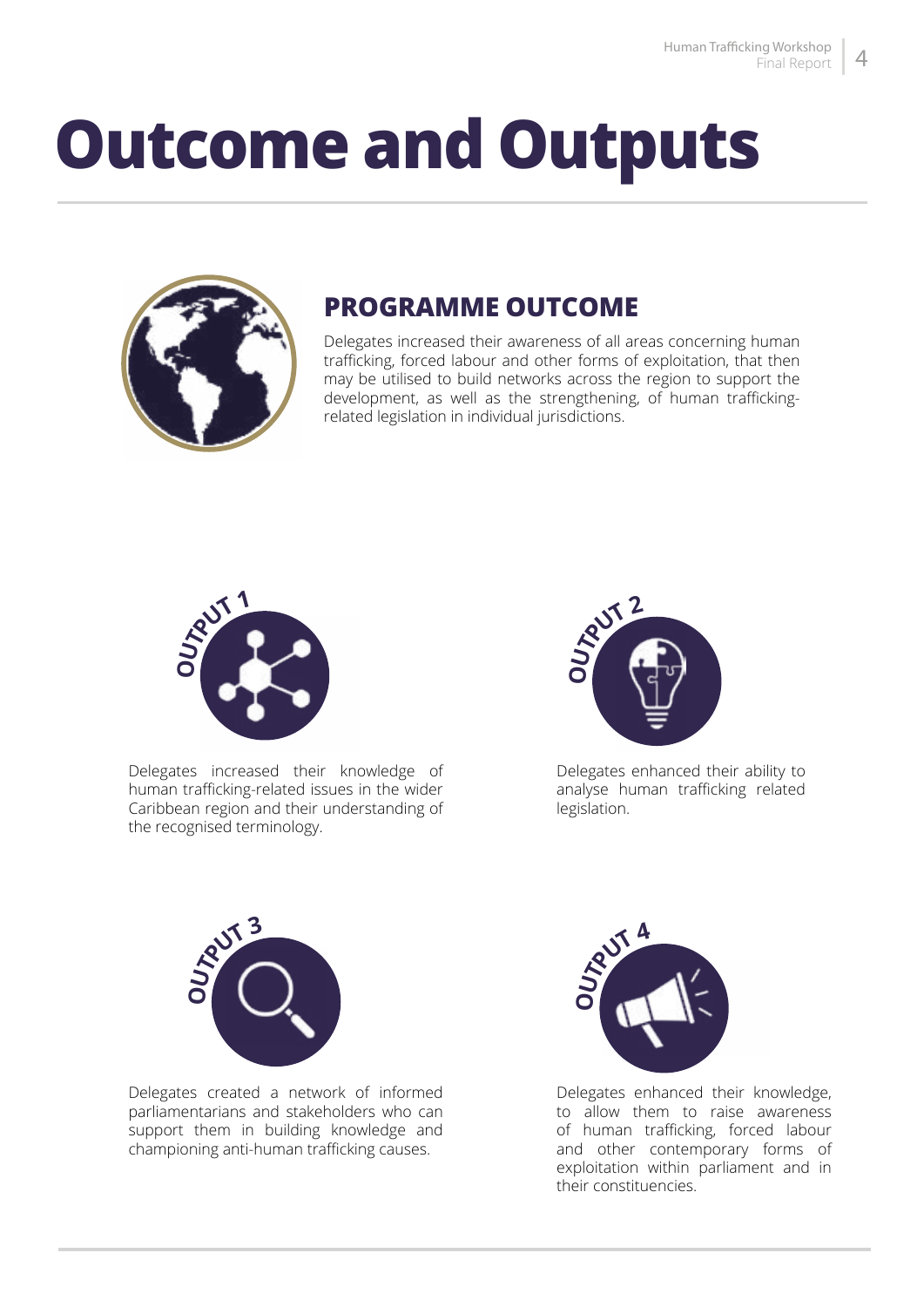## **Participating Legislatures**

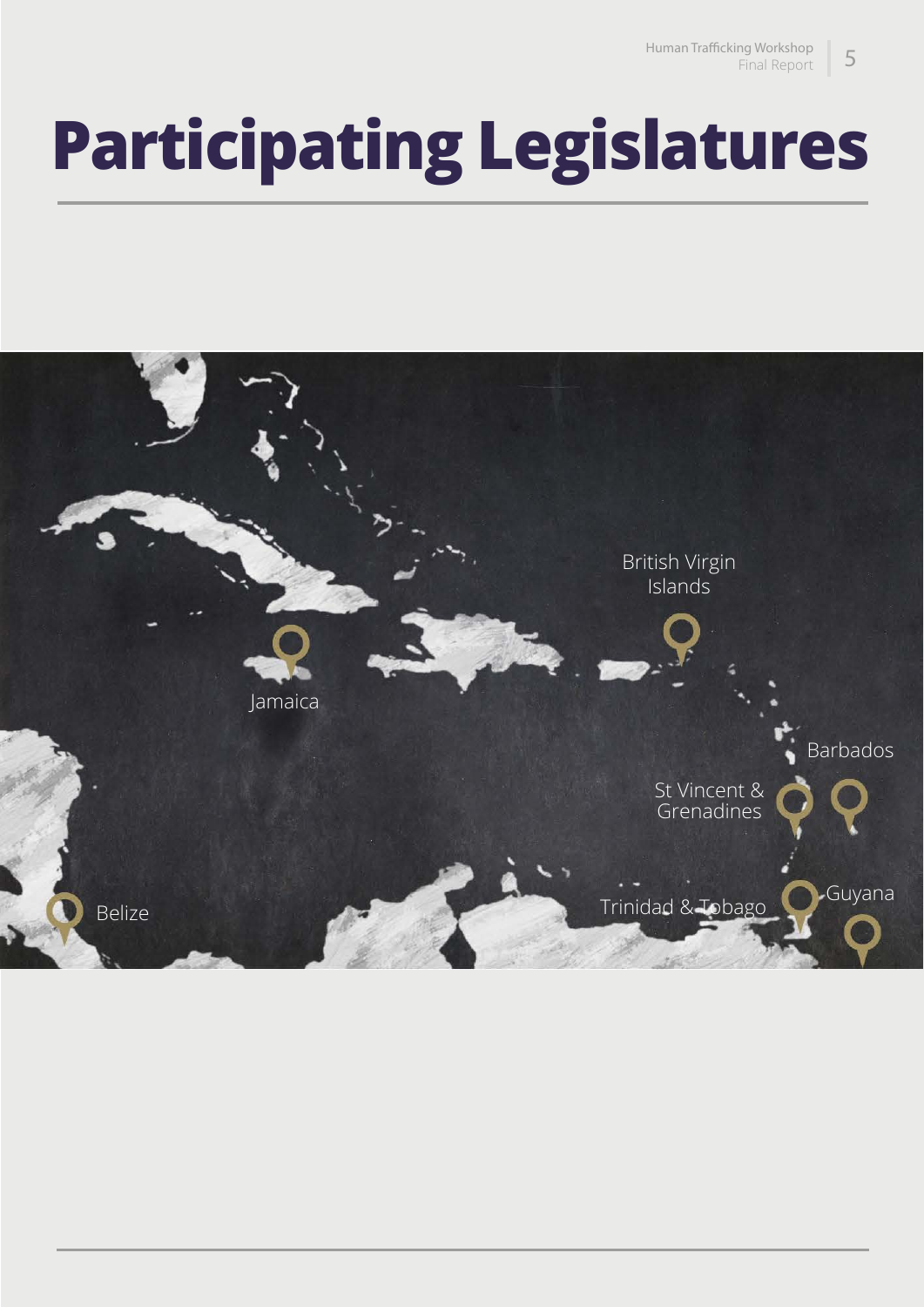# **Workshop Summary**

## **Official Opening**

The two-day programme was opened with an official welcome from Jon Davies, Chief Executive of CPA UK and Professor Siobhán Mullally, UN Special Rapporteur on Trafficking in Persons.

As part of her official opening, Professor Mullally shared with participants her mandate as an independent expert on human trafficking issues, reporting to the UN General Assembly.

Professor Mullally encouraged delegates to make use of the UN's procedure for submitting reliable and authoritative information on allegations of serious human rights violations. The availability of support for those legislatures undergoing policy reviews and legislative processes around human trafficking was also promoted, particularly to

ensure new legislation or national action plans are in line with international standards and comply with best practice.

When considering human trafficking issues, the importance of being able to think beyond stereotypes was emphasised to delegates.

With an increased understanding of the risks around human trafficking for the purposes of sexual exploitation, the risks faced by men and boys, not only in relation to forced labour, but also sexual exploitation, can be overlooked. With these groups sometimes less visible as victims of human trafficking, the Special Rapporteur warned against typical considerations of vulnerability, which may be causing crimes to go unnoticed.

"Partnerships with parliamentarians, NGOs, civil society, trade unions and faith-based organisations are critical to ensuring antihuman trafficking action is effective. I cannot overemphasise how important this engagement with parliamentarians is."

Professor Siobhán Mullally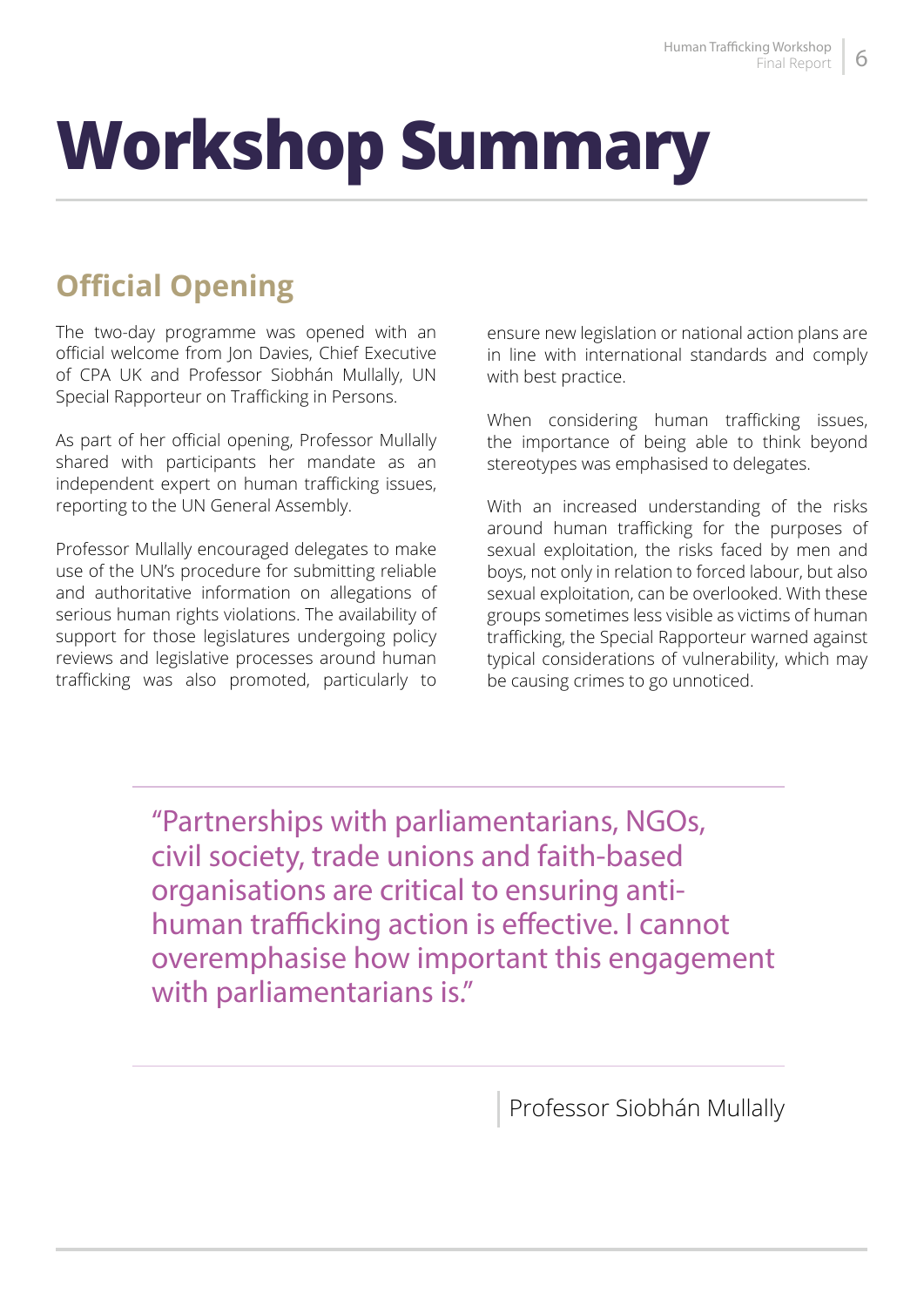### **Human Trafficking and Forced Labour: Understanding the Issues**

The first session of the programme focussed on the various forms of modern slavery. Delegates were able to explore the history behind international human trafficking and forced labour legal frameworks, starting with the Universal Declaration on Human Rights 1948. The UDHR, through its prohibition of the slave trade, forms the foundation for subsequent frameworks, with member states declaring 'no one shall be held in slavery or servitude'.

On internationally accepted definitions, the session highlighted the importance of not just state level acceptance, but also the need for training on definitions at all levels and particularly of law enforcement agencies. It is through such training that crimes will become more easily recognisable and deterrable, with the right support provided to survivors.

In looking at the UN Palermo Protocol to prevent, suppress and punish trafficking in human beings, especially women and children, delegates explored the core elements in defining human trafficking: 1. One of five acts committed - the recruitment, transportation, transfer, harbouring or receipt of persons; 2. The act was committed by the means of threats, use of force, coercion, abduction, fraud, deception or the abuse of power; and 3. This act was committed for the purposes of exploitation.

**33%** of participants found the session on <br> **33%** Understanding the Issues' most useful,<br>
during the first day of the Workshop

## **Human Trafficking in the Caribbean**

This session opened with a look at some of the reasons why survivors fall into the trap set by traffickers. The promise of employment opportunities is very commonly used by traffickers when recruiting people. This can be promised in a fully deceptive manner, meaning the role does not exist at all and they are instead drafted into sexual exploitation. Or it can be promised in a partially deceptive way, meaning the opportunity was genuine, but the pay or hours were not as initially agreed.

The difficulties faced by those attempting to flee their situation can include: a lack of money due to withheld pay; not being allowed to leave their work environment; and the withholding of passports and other documents. The threat of violence is another

common deterrent to those seeking to return to their home.

In exploring the particular challenges faced in the Caribbean, the need for states to increase available resources to better tackle exploitation was emphasised. In the region, a common trap into being trafficked is through the promise of lucrative job opportunities, which are mainly advertised online to young girls.

The need for stronger coordination between countries in the region was also highlighted, particularly with regard to anti-trafficking legislation, to ensure consistency with best practice and the closing of legislative gaps which traffickers can exploit.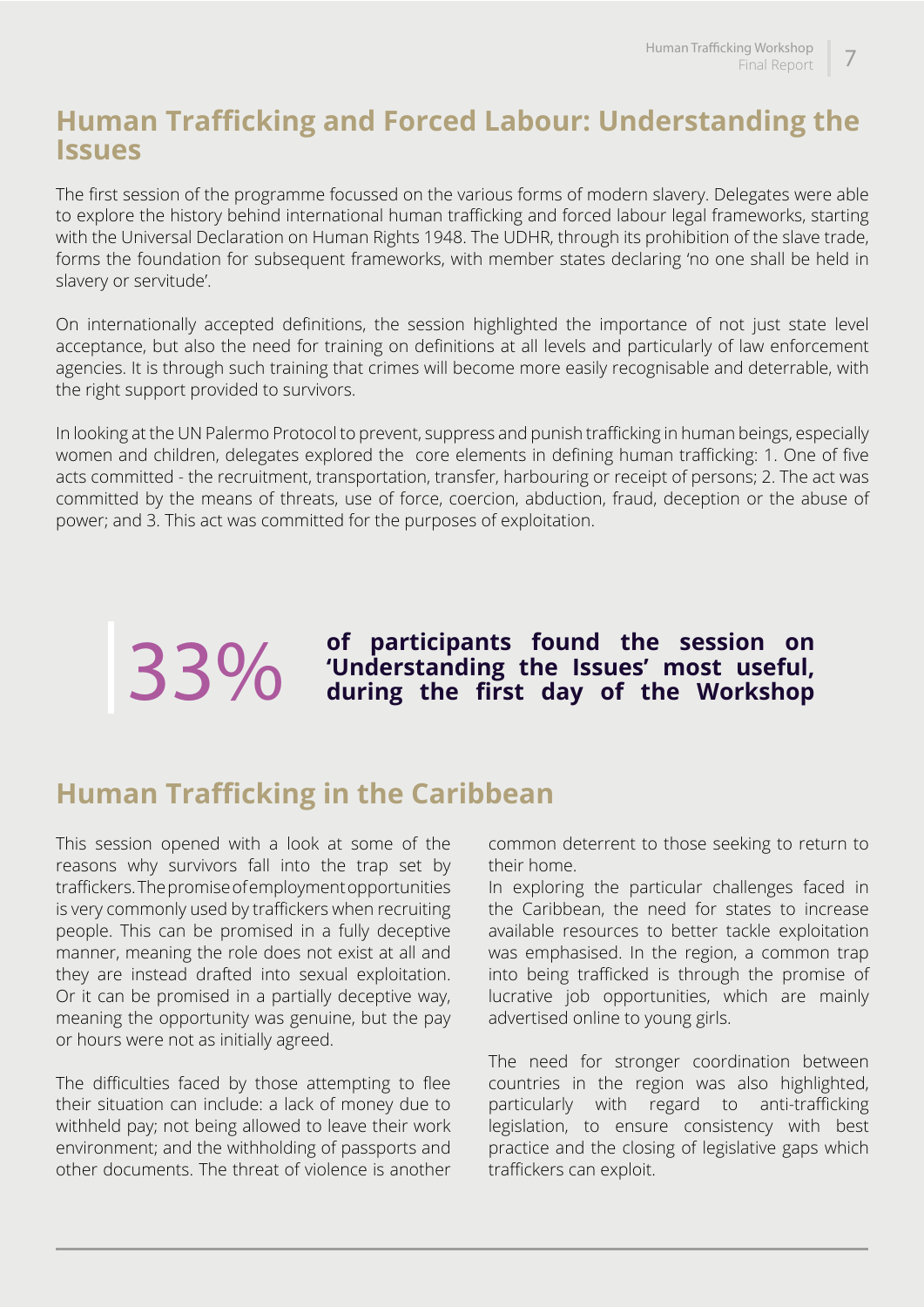A more harmonised approach through the establishment of a regional consultative mechanism to promote information sharing, increased policy dialogue and cooperation was raised as key to effectively tackling human trafficking between CARICOM member states.

This discussion also touched on the need for better cooperation with the private sector, particularly the finance sector and technology companies. Financial crimes and the transfer of proceeds from trafficked persons or those in forced labour, as well as the use of social media for the recruitment of persons, were highlighted as particular challenges in the Caribbean. If not effectively tackled by companies, traffickers will be encouraged to continue their lucrative activities in the region.

## **Commercial Sexual Exploitation**

The next discussion, focussed on commercial sexual exploitation, emphasised a number of considerations around sexual labour, including the social inequalities that push men and women to engage in sexual exploitation. Experts discussed the obstacles faced by sex workers in reporting abuse to the police. They also emphasised the need for parliamentarians to ensure close coordination with the health sector, schools and faith-based organisations when formulating policy targeting the exploitation of sex workers.

The impact of Covid-19 was also raised, and the increase in online sexual exploitation, particularly against children. With restrictions on travel and an increase in the use of social media, a shift in the model of human trafficking, forced labour and other contemporary forms of exploitation has been identified. For example, a decline in the use, exchange and movement of cash, replaced by an increase in the use of cryptocurrencies.

Parliamentarians were encouraged to adopt a consultative process to developing policy. A continuous dialogue with survivor advocates and sex workers, regardless of the legality of their activities, ensures that legislation meets its objectives and supports those most in need of legal protection.

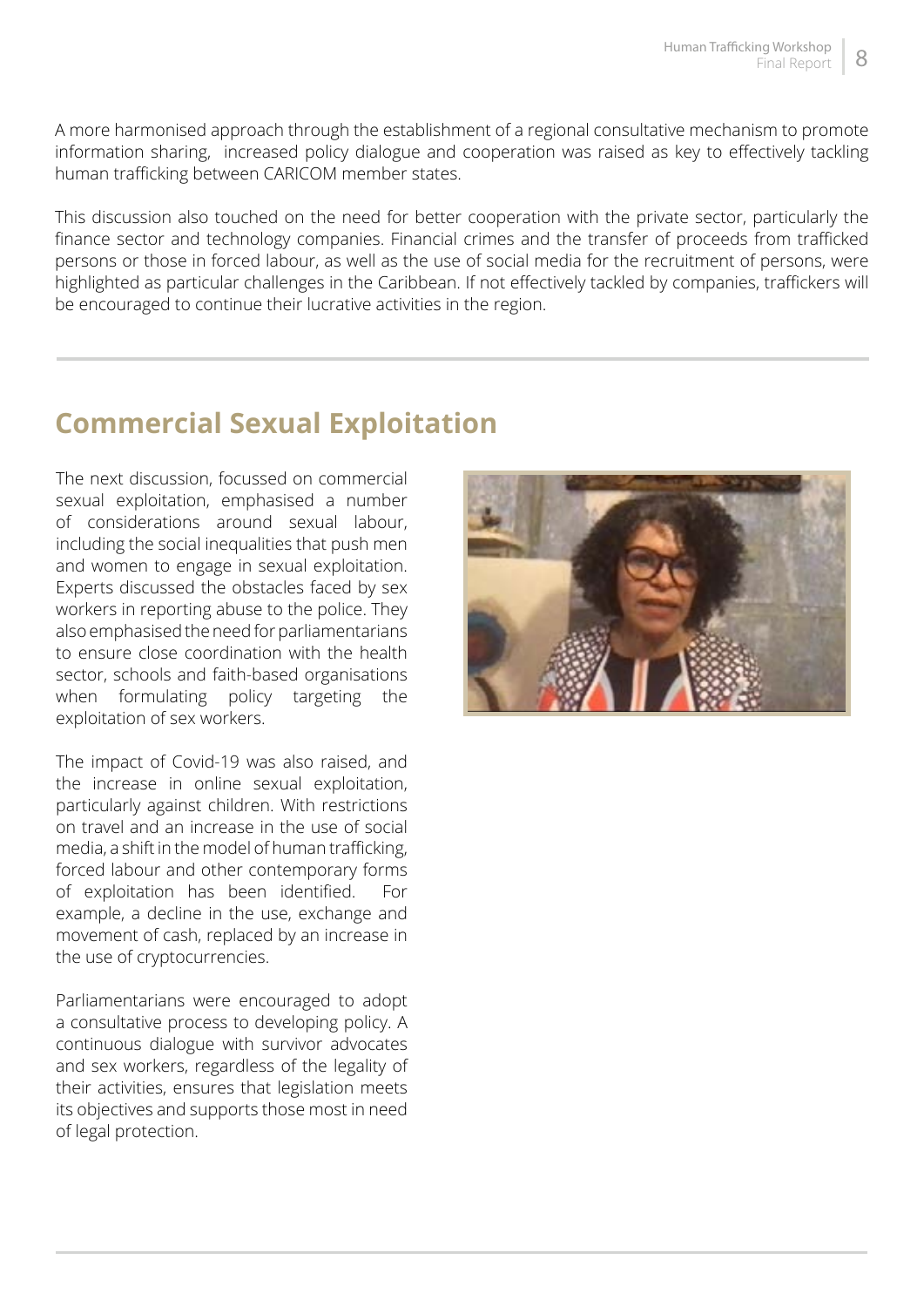## **Child Exploitation: Online Sexual Exploitation and Orphanage Trafficking**

With a focus on child exploitation, the next part of the programme began with a look at the detrimental impact of online exploitation, including on a child's physical well-being, mental health, educational progress and moral or social-emotional development. Cheaper global internet accessibility has led to an increase in online abuse, manipulation and ill-treatment of children online, which requires an improved policy response to protect children.

The importance of developing a coordinated national action plan was raised, with emphasis on ensuring such plans are as comprehensive as possible. A model national response to online child exploitation can be most effective when it includes: commitment from the highest levels of government; awareness raising activities particularly amongst the public and professionals; and a strong criminal justice system for effective and successful investigations. The need to also engage with the technology industry to develop solutions to tackling and preventing online child sexual exploitation was also raised.



The growing phenomenon of orphanage trafficking was also explored, with a look at how institutions such as orphanages maybe unable to meet a child's needs. In preventing the need for such institutions, policy may focus on strengthening family and community groups through better access to education, health care services and additional support for more vulnerable children, including those with disabilities.

Taking Haiti as a case-study, delegates heard about the estimated 30,000 children in Haiti living in orphanages, many of whom are taken from their families with the promise of an education. However, the international charity Lumos has found that only 15% of Haitian orphanages were registered with the government at the time of their research. Unregistered orphanages mean children can easily disappear, putting them

at risk of being trafficked into other forms of modern slavery, such as forced labour or sex trafficking.

As key actions for change, the three R's were highlighted: Registration, Recognition and Redirection. First, understanding the scale of the problem is crucial, so governments must do more to ensure orphanages are properly registered. Secondly, the link between orphanages and child trafficking must be recognised, especially within laws and policies. Thirdly, Lumos advocates for the redirection of funds and resources from all forms of institutional care to local community strengthening initiatives and family support programmes. Diverting financial support in this way, Lumos argue that governments will be able to better support families directly and tackle one of the main causes of children entering care institutions – poverty.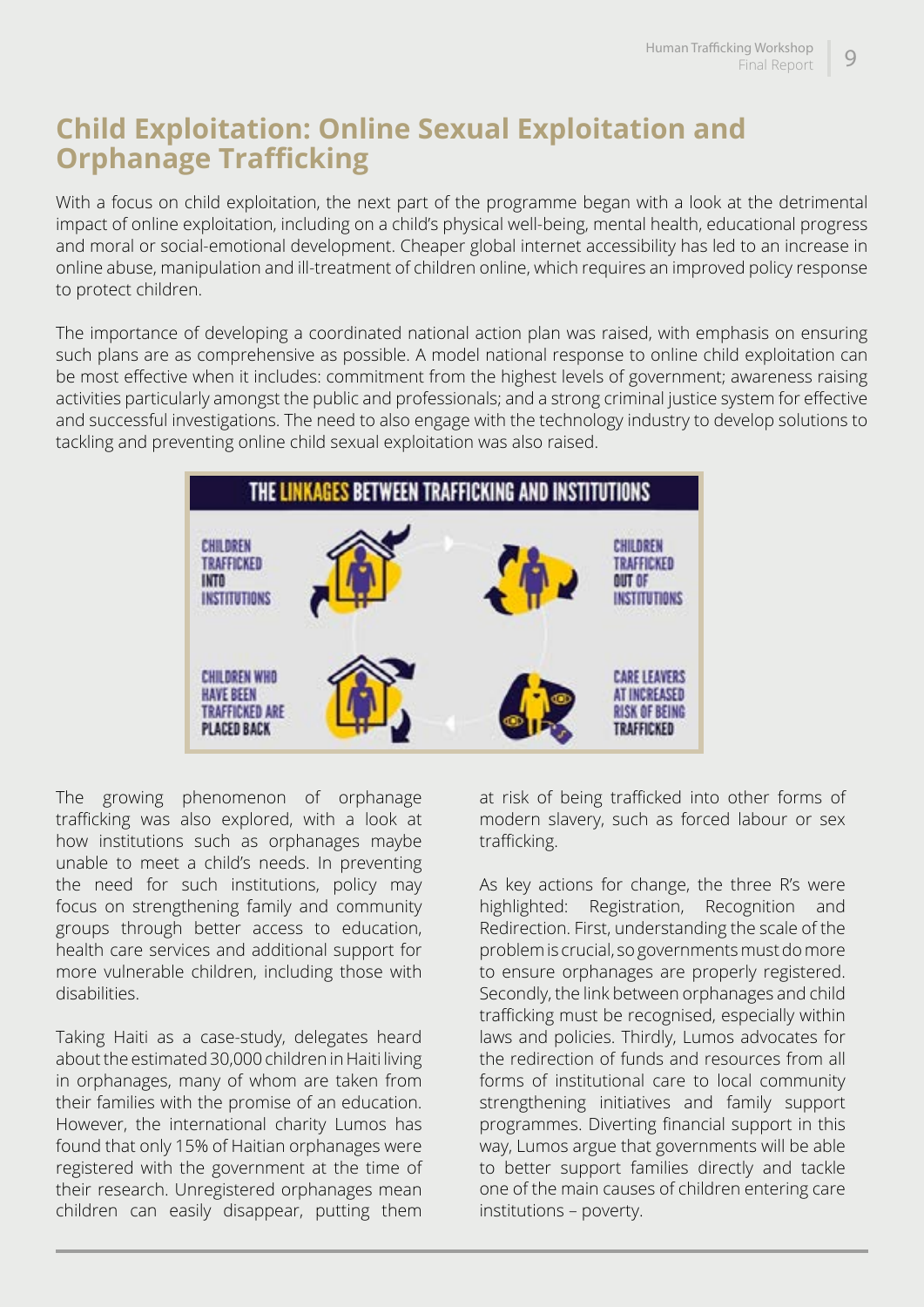## **Forced labour, domestic servitude and debt bondage**

Delegates then explored key identifiers of forced labour, including the withholding of wages, excessive overtime and abusive working and living conditions.

The discussion also covered some of the perceived overlap and confusion between the definitions of slavery, forced labour and human trafficking, with one challenge being the lack of an internationally agreed definition for servitude.

> "forced labour is all work or services which is exacted from any persons under the menace of any penalty and for which the said person has not offered himself voluntarily."





In demonstrating some of the challenges faced in identifying cases of forced labour in the UK, delegates were presented with a case in which a person was trafficked to the UK, but - due to gaps in the criminal law at the time - the case was taken as one of illegal immigration rather than human trafficking.

This example emphasised the need for stronger, more targeted legislation and, through the introduction of the Modern Slavery Act, the trafficking of persons in, out and within the country was formally criminalised.

This particular case and the introduction of new legislation also led to the retraining of police forces in the UK on how to identify and investigate human trafficking, modern slavery and forced labour cases.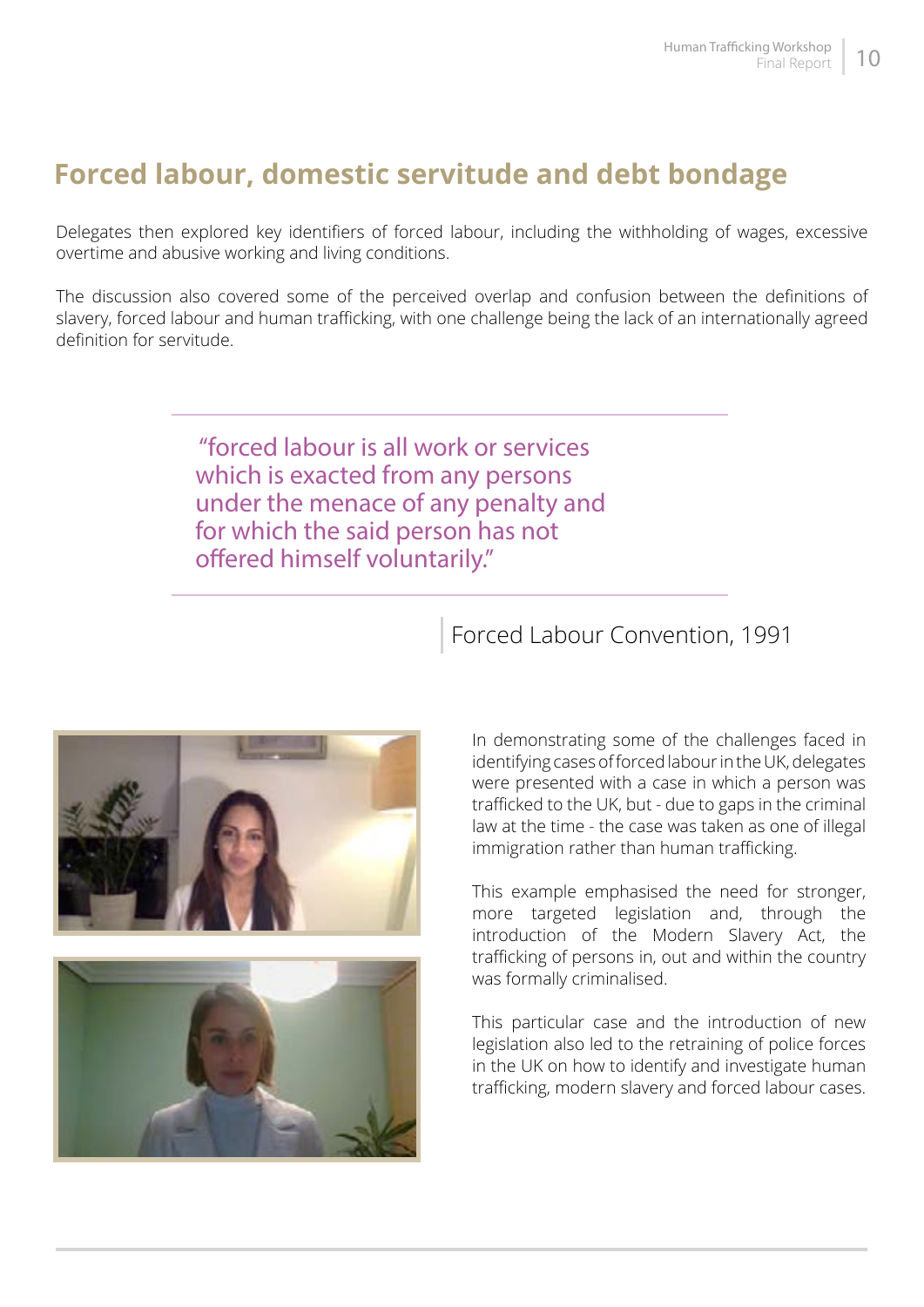## **Human Trafficking, Forced Labour and the Hospitality Sector**

With many Caribbean countries reliant on the tourism industry as the largest contributor to its economy, the issue of forced labour within the hospitality sector is particularly pertinent to this region. In exploring this from a UK perspective, the session looked at the valuable partnerships with NGOs and civil society organisations in supporting law enforcement agencies to better understand human trafficking-related crimes and identify forced labour cases in the UK. It was through the establishment of a special human trafficking team within the HQ of the Metropolitan Police Force, that the issue became more visible to officers, leading to a rise in the prosecution of traffickers.

Th introduction of the Modern Slavery Act was also heralded as a major step in identifying and bringing forward modern slavery cases. One key element has been the requirement on businesses to have a clear statement on their commitment and steps to preventing modern slavery, human trafficking and forced labour within their company. This has had an impact within the private sector by: raising awareness of possible human trafficking and other contemporary forms of exploitation activities; ensuring staff are trained in order to identify signs; and building relations with the police, which has been key to successful prosecutions.

### **The Role of Parliamentarians and Parliamentary Officials in tackling Human Trafficking, Forced Labour and other Contemporary Forms of Exploitation**

Whilst hearing about approaches taken across the Commonwealth to tackle exploitation, the importance of the law requiring companies to produce annual reports on their steps to reduce the risks of modern slavery taking place was raised. This is the first step for any state that is signatory to various ILO Conventions, but is yet to go through the national ratification process by enacting legislation to demonstrate this commitment.

Engaging with survivor advocates during the legislative drafting process and conducting awareness raising campaigns to further highlight the existence of the issue at home and not just abroad, were two additional recommendations made.

The session then explored the UK Parliament's post-legislative scrutiny process with regards to the Modern Slavery Act, which has involved a crossparty group of members reviewing the aims of the legislation and identifying any gaps found in its coverage since coming into force.

The role of select committee inquiries into issues relating to human trafficking, forced labour and other forms of exploitation was also highlighted as a mechanism for influencing policy. Parliamentarians were also encouraged to engage with human trafficking issues at a local level, including through coordination with law enforcement agencies and charities. Dialogue with such groups means parliamentarians are able to act as an important connector between issues on the ground and the national policy response.

The importance of not just relying on any single piece of modern slavery legislation to tackle all forms of exploitation was also emphasised.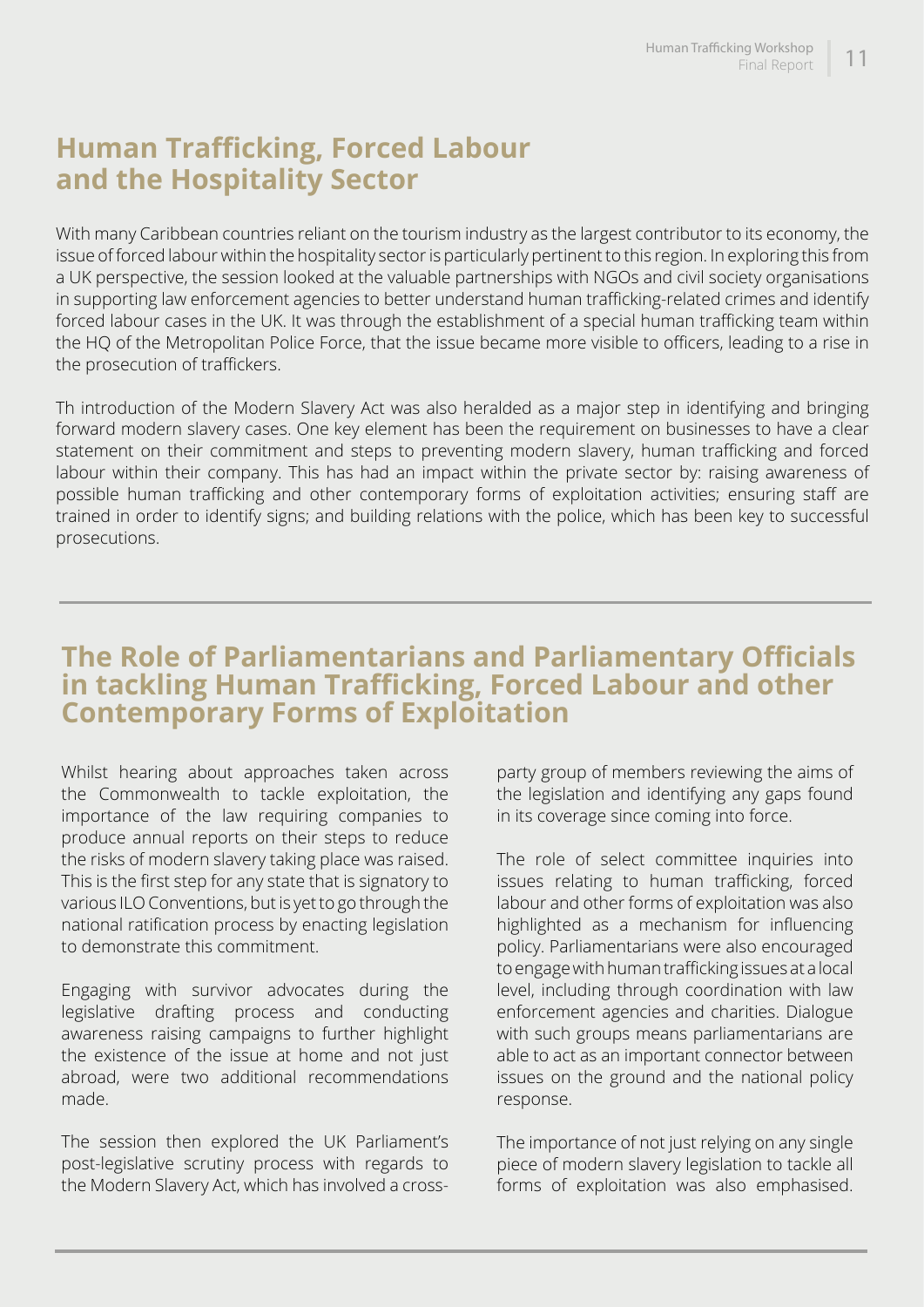With the Online Safety Bill soon to be introduced in the UK House of Commons, this was highlighted as an example of other legislative frameworks through which anti-trafficking aims can be promoted and achieved.

The important role clerks play in ensuring policy effectively tackles all forms of exploitation was discussed, in particular through gathering evidence.







In gaining knowledge on a particular area, it is key for clerks to first understand the needs that exist in their context by engaging with stakeholders, and in particular the public, in order to ensure the real challenges being faced are covered by the proposed legislation.

The value in forming a team of legislative drafters was emphasised, in order to ensure parliamentarians are kept up to speed with trends in the field, relationships with key stakeholders are built and maintained and strong recommendations are drafted.

The importance of providing parliamentarians with information and analysis on the economic impact of legislation looking to tackle human trafficking, forced labour and other contemporary forms of exploitation was also raised, particularly considering governments' economic priorities.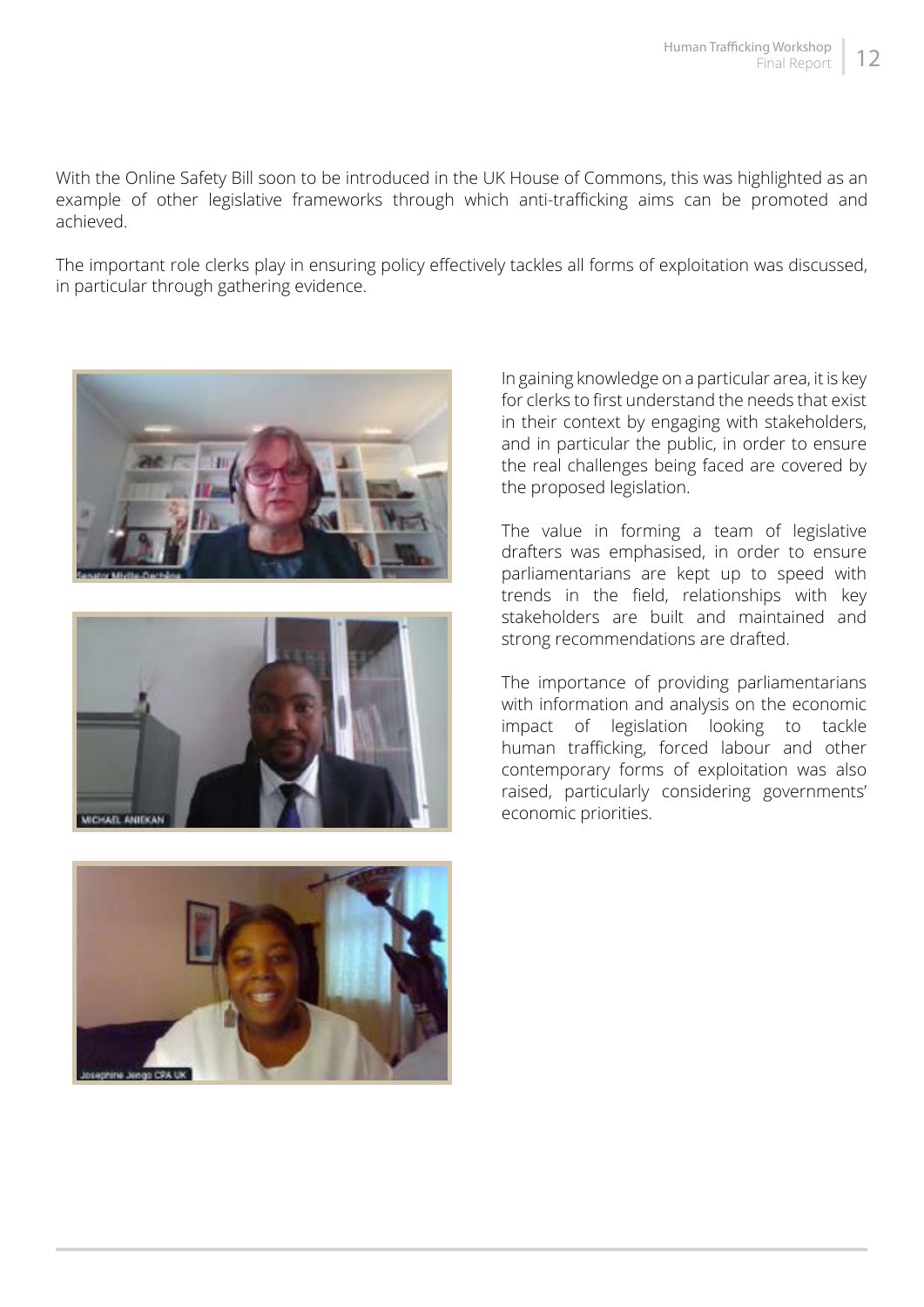## **The Legislative Landscape**

The next part of the programme provided a detailed look at the national legal frameworks of all seven participating legislatures, as well as neighbouring countries.

Offences covered by national laws across the Caribbean were highlighted, including: the use of services of a trafficked person with knowledge of their victimhood, criminalised by Antigua & Barbuda and Haiti; and the failure to report reasonable suspicion that a person may have been trafficked, as provided for in legislation in Haiti and the Turks & Caicos Islands. These additional dimensions in some ways highlight Caribbean states as leaders in their legislative approach to combatting trafficking in persons.

Trinidad & Tobago and Antigua & Barbuda were also commended for their inclusion of the expressed prohibition of various forms of exploitation

## **Four Pillars of Effective Legislation**

#### **Prevention**

1

2

3

4

Legislation should provide for the promotion and awareness-raising of human trafficking, forced labour and other contemporary forms of exploitation, through the sensitisation of key stakeholders.

#### **Prosecution**

Recognising the importance of prosecution in curtailing the instances of human trafficking and other related crimes. This requires effective national legislation outlining the criminalisation of various trafficking offences and sanctions.

#### **Protection**

Victims must be correctly identified and provided with appropriate support including medical care and psychological assistance.

#### **Partnerships**

The most effective approach is a coordinated cross-sector one, including law enforcement agencies and civil society organisations.

In promoting the need for exhaustive laws, an example was given of the difficulties faced by judges when hearing a case involving a form of exploitation not specifically recognised by the law. Clarity of the law is therefore essential in effectively tackling all forms of modern slavery.

Another strength in the legislative approach taken in the region is the recognition of the primacy of victim's rights. By taking a victim centred approach, legislation considers important aspects such as the victim's age, gender and ability, all of which must be taken into account when considering whether trafficking was involved. The need for legislation to protect a survivors right to compensation, even if they are to return to his or her home was also raised, given this a common challenge in such cases.

The matter of sufficient witness protection under legislation was highlighted as an area in need of strengthening across all national frameworks, as well as support between states in the reintegration of survivors in their home country.

In closing on the topic of legislation, the importance in ensuring laws provide for stringent sanctions against those found to be involved in human trafficking related crimes was emphasised. Judges however must ensure they balance the need for consistency with penalties whilst taking into account the facts of individual trafficking cases.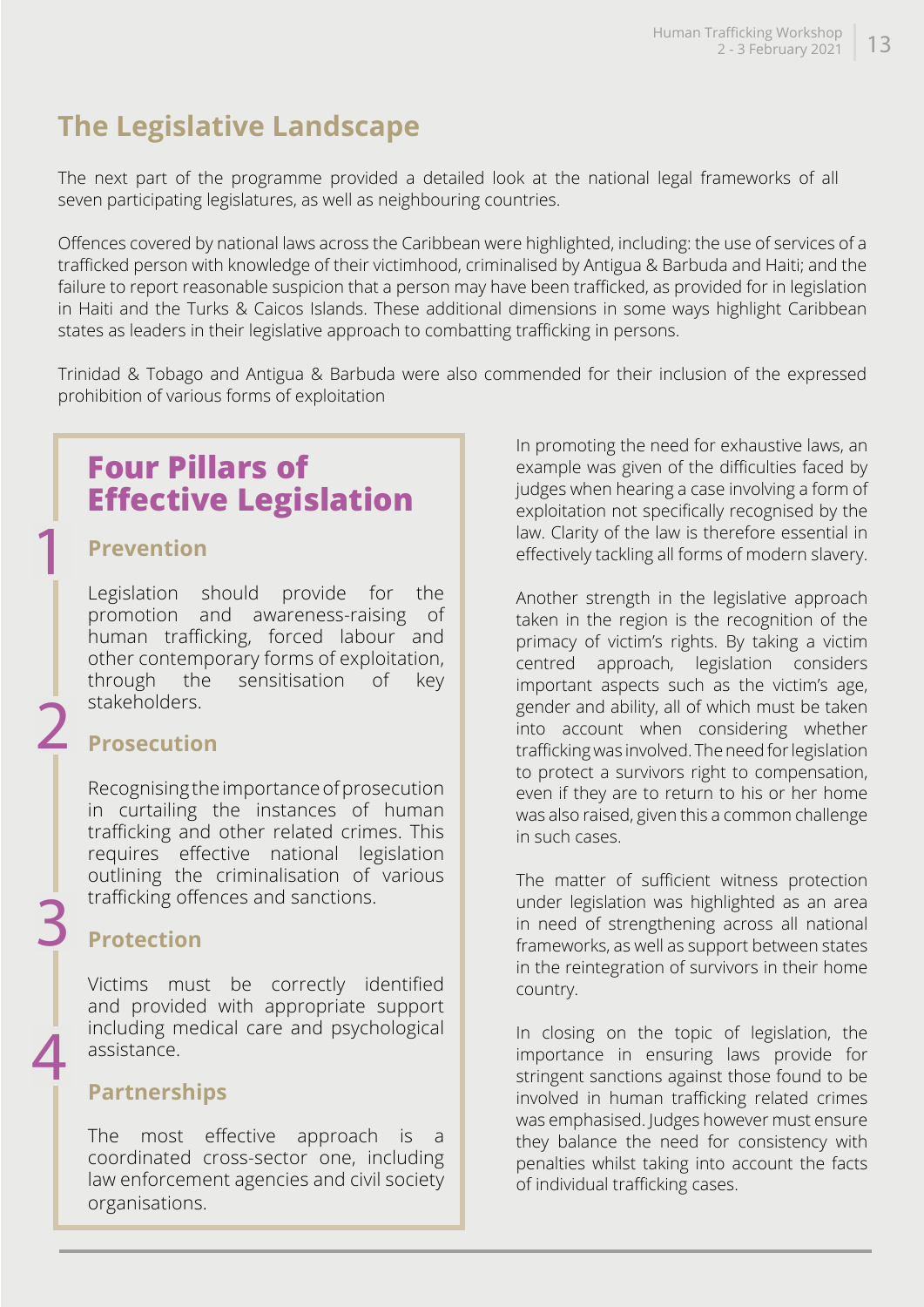## **Cross-Sector Collaboration**

A key theme throughout the programme was the need to ensure stakeholders communicate and coordinate their responses against human trafficking, forced labour and other contemporary forms of exploitation.

Delegates firstly took a look at the situation in Jamaica, and in particular how increased exposure to the internet and use of social media is presenting a high risk for young girls being recruited into forced prostitution. A particular challenge faced is the reluctance of victims to share details of the exploitation and abuse they have faced.

A key contributor to this is the lack of understanding amongst different agencies on what human trafficking is and the victim-centred approach needed when managing investigations. Through partnerships with stakeholders, a survivor's handbook was produced as a practical guide for the different agencies whose role is to support survivors who have left their situation. It is through such partnerships between government, survivor advocates, NGO communities, and other institutions, that policies will be most effective in achieving the aims of supporting survivors and tackling those crimes.



Experiences were also shared on the barriers to effective policy in this area, namely the criminal justice framework that is often used when trying to tackle those issues. In highlighting the various angles – travelling, child protection and organised crime to name a few – participants heard about the need to ensure that each perspective is incorporated into the legislative process and long-term partnerships are built.

The need for better data on human trafficking, forced labour and other contemporary forms of exploitation was also raised to delegates. In particular, standardised data was emphasised to allow countries to identify gaps as well as trends and to work together more effectively.

Whilst hearing about the judicial perspective on handling human trafficking cases, the constant evolution of criminal strategies was highlighted as one challenge. This means parliamentarians must work to ensure legislation remains one step ahead on such matters.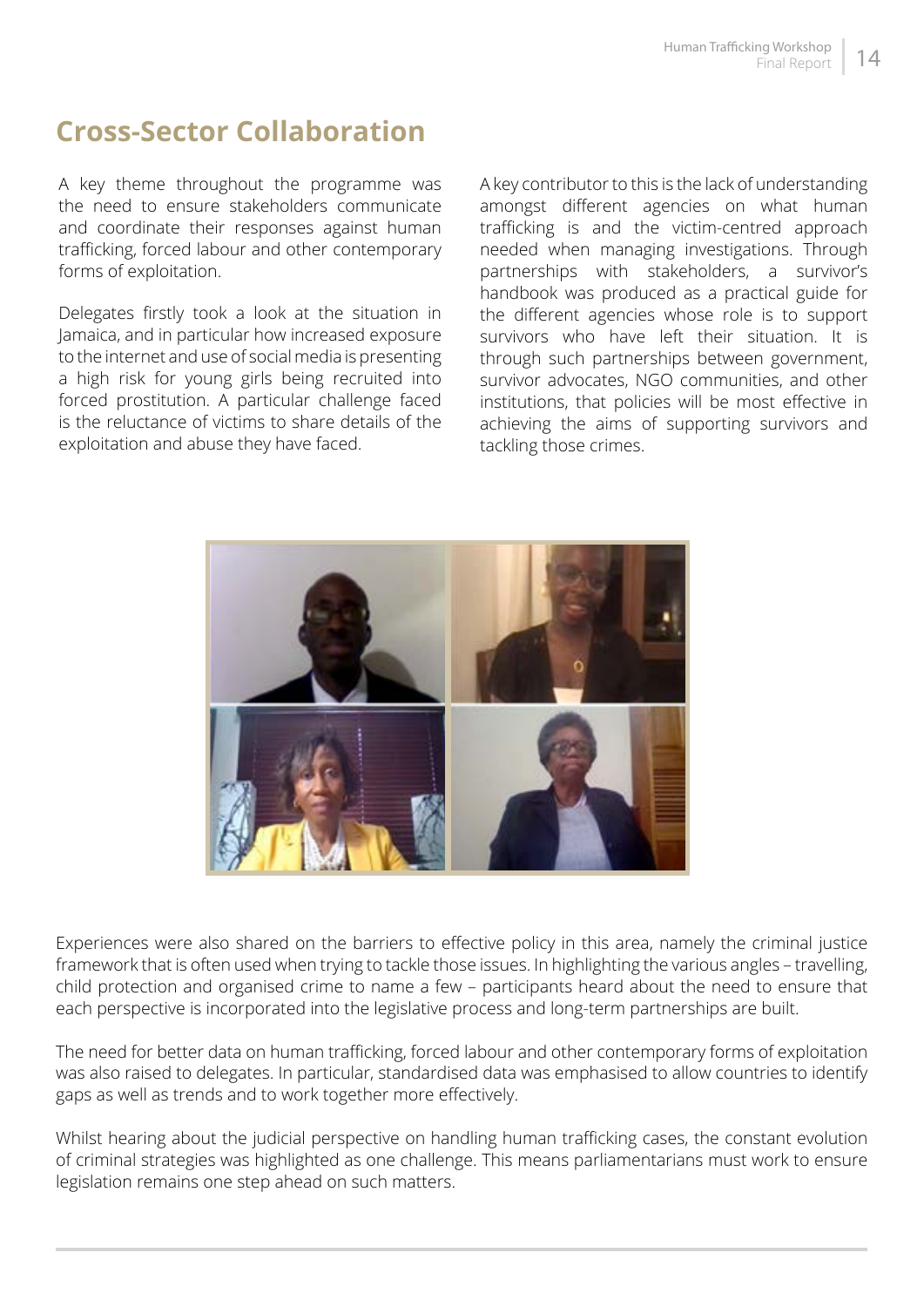An interesting approach taken in Belize was that trial cases were held by jurors, providing an opportunity to educate the public on the issue. However, data showing a low number of convictions for human trafficking in Belize simply demonstrated the need for better police training for more cases to firstly be identified.

The session concluded with an invitation to parliamentarians, to continue building public awareness campaigns on the issue, to ensure an informed citizenry can contribute to tackling such issues.

### **Reviewing and Reflecting: Mechanisms for Post-Legislative Scrutiny**

Looking again to the UK's review process of the Modern Slavery Act, this has been taken by parliamentarians championing the issue as an opportunity to recommend stronger measures to Parliament, which may be easier during a review than the initial stages of the bill, where provisions may be considered too strict by government. Parliamentarians were encouraged to ensure their legislature has a champion member, with the authority and knowledge on human trafficking, forced labour and other contemporary forms of exploitation, to raise awareness and build parliamentary support for the introduction of measures.





Key gaps identified within the UK Modern Slavery Act during its review were discussed including: the role of the Independent Anti-Slavery Commissioner; requirements around transparency in supply chains; and the legal application of the Act.

Another key learning from the review has been the need for stronger punishment of companies found to be involved in human trafficking and forced labour, beyond the use of fines, which can easily be covered through these exploitative business models.

Particular emphasis was placed on the need for better awareness alongside effective legislation. It is with a better understanding of human trafficking, forced labour and other contemporary forms of exploitation that communities and law enforcement agencies are in a better position to enforce the law.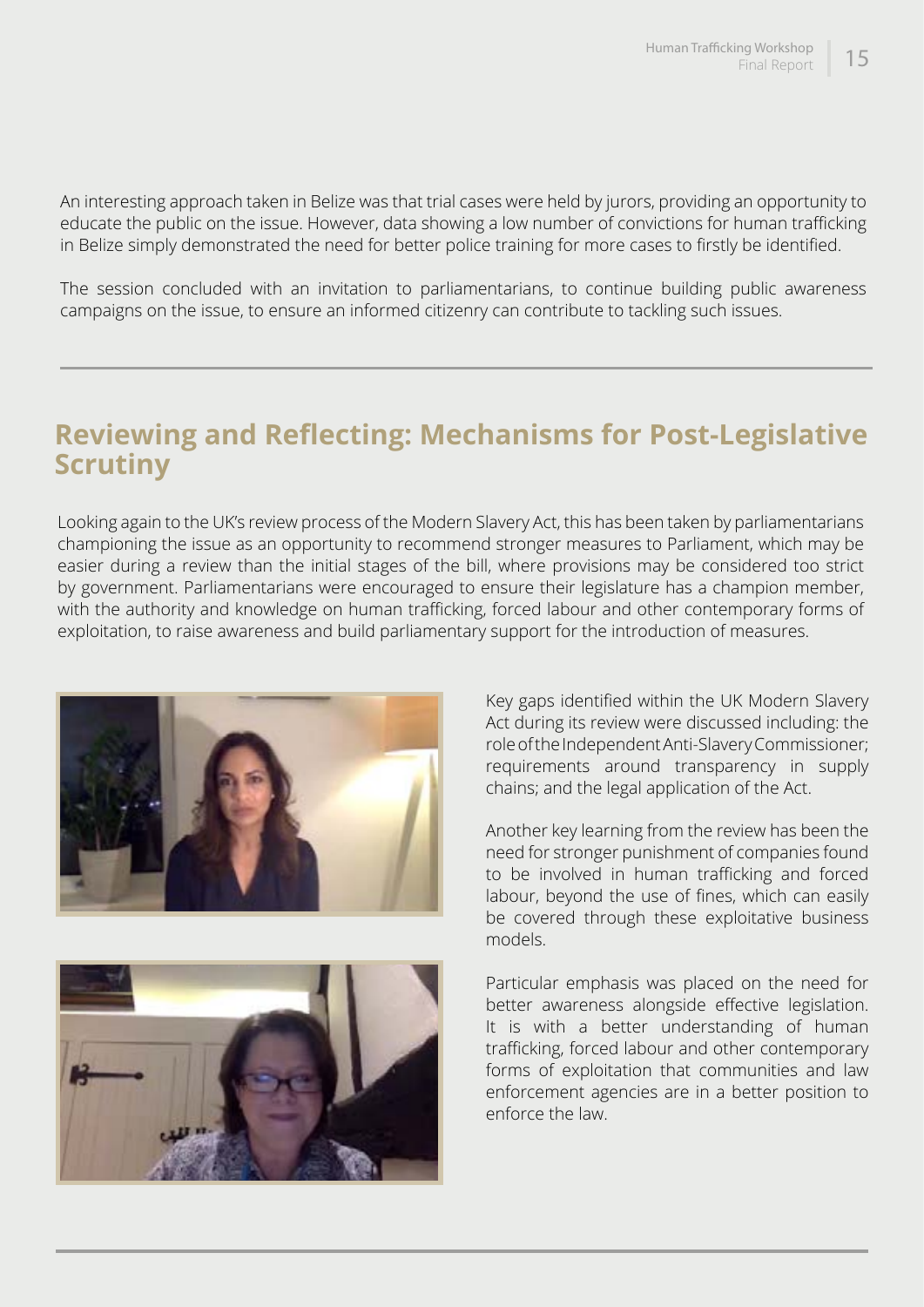## **The importance of Regional Cooperation**

The Workshop ended with a call for stronger coordination and harmonisation of initiatives in the Caribbean. In considering the proximity of Caribbean states to one another and the limited resources available for human trafficking-related issues, better coordination will enable states to be more effective in tackling human trafficking, force labour and other forms of exploitation in the region.

Through its initiatives, CARICOM IMPACS - the regional security agency - has placed focus on law-enforcement agencies and prosecutors, building up capacity to allow a more effective response to human trafficking and forced labour challenges being faced in the region.

Alongside the need for regional and cross-border cooperation, parliamentarians were encouraged to continue promoting national partnerships - engaging the private sector, academic institutions, the media, civil society and faith-based organisations, as key stakeholders in the fight against these crimes and the rehabilitation of survivors.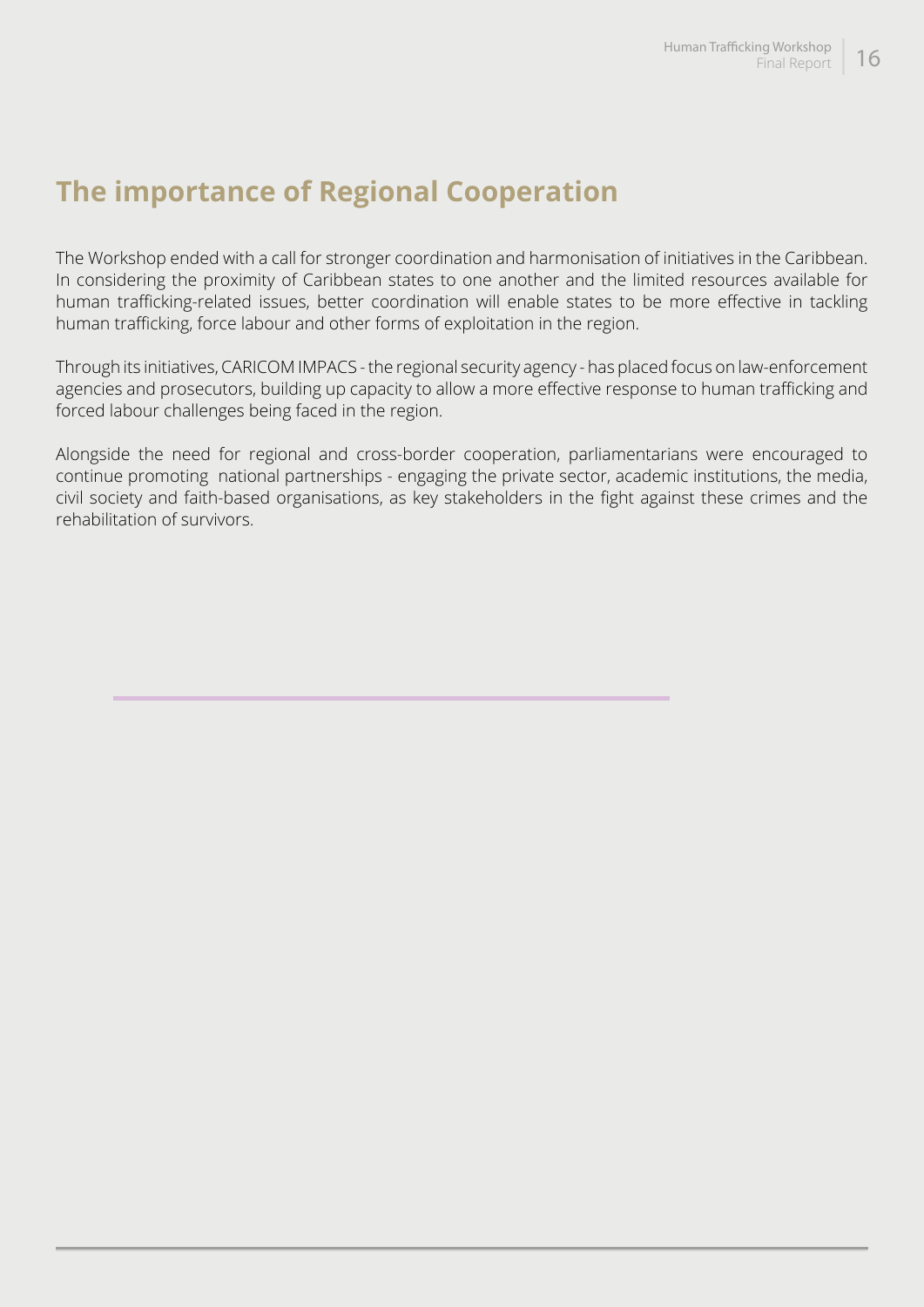## **Delegate Feedback**

1

2

3

CPA UK seeks to make our programmes as tailored and relevant as possible to delegates' needs. We do this through consultation with our key stakeholders and continuous learning from previous activities.

CPA UK asked delegates at this Workshop to complete Pre- and Post-Workshop Assessments where they rated their own levels of understanding against key areas covered during the Workshop on a scale from "expert" to "basic knowledge".

On average, participants saw a 38% increase in their knowledge and understanding, with the highest increases in the following areas:

> **Working collaboratively with civil society, law enforcement and the judiciary to tackle human trafficking (47% increase)**

**Forced Labour, domestic servitude and debt bondage (45% increase)**

**Human Trafficking legislation within the Caribbean region (43% increase)**

#### **Was the Workshop relevant to your role? Did the Workshop meet your expectations?**



Fully # Partially # Not Relevant

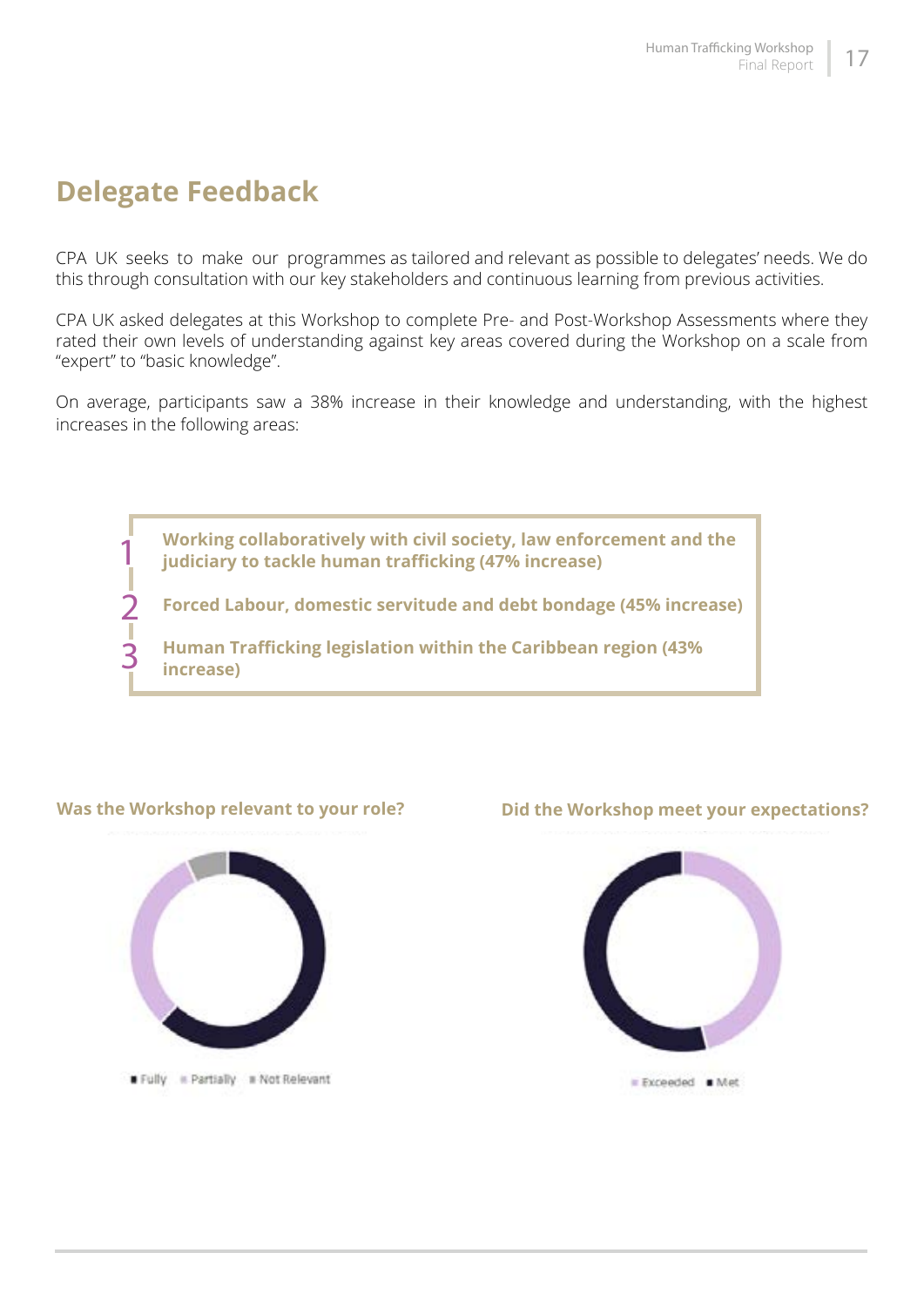### **CPA UK and Caribbean Legislatures: Partnering for Change**





With peer-to-peer learning and knowledge sharing at the centre of our work, we hope to continue connecting parliamentarians and experts from the Caribbean, on both a bilateral and multilateral level, with their Commonwealth counterparts.

Building on this successful first engagement with the Caribbean region on human trafficking, forced labour and other contemporary forms of exploitation, CPA UK is keen to

continue this thematic work with its partners.

It is through this continued dialogue and sharing of experiences, that partners can support one another in awareness raising, legislation strengthening and tackling these global issues effectively.



## **END OF REPORT**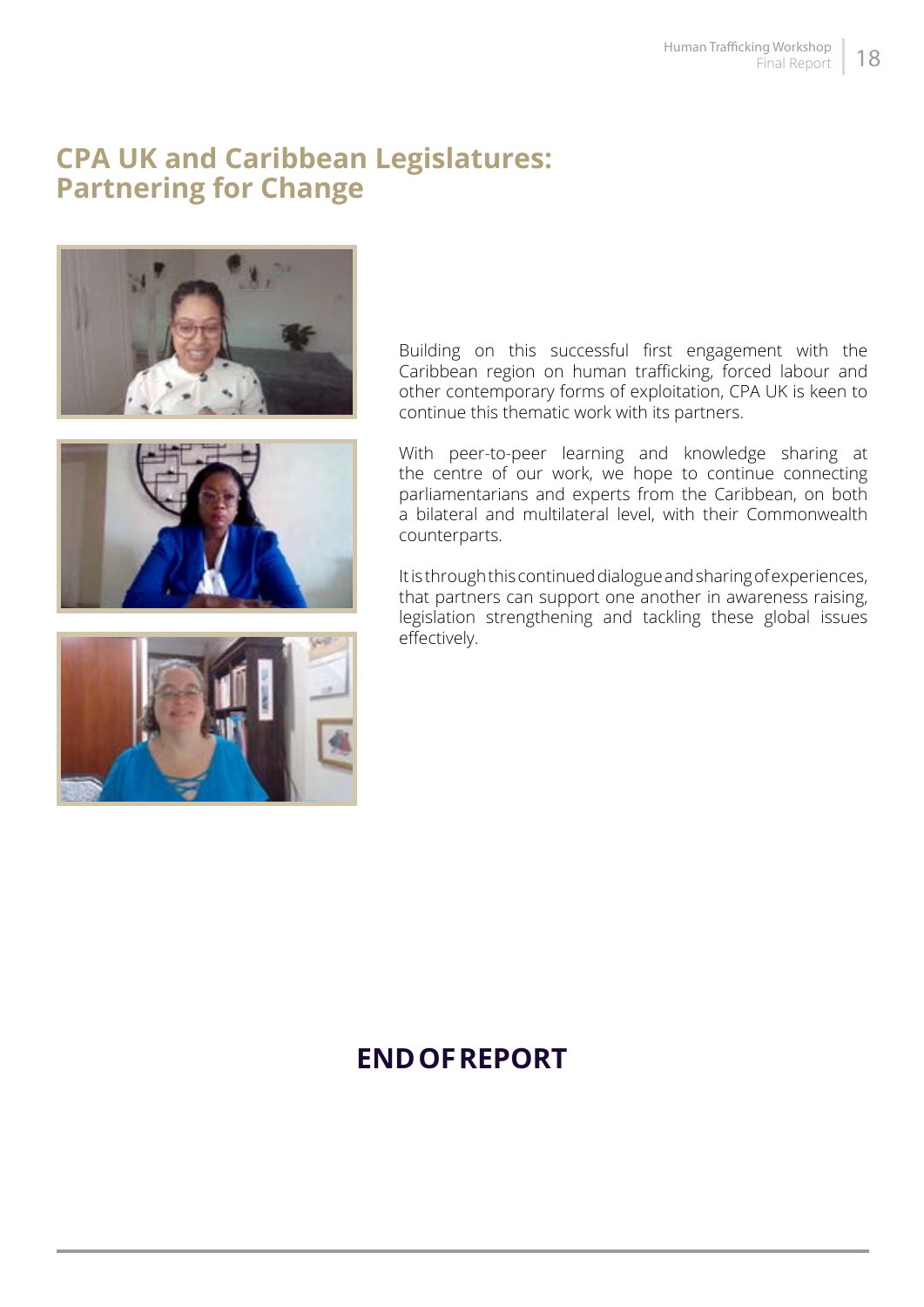## **Official Programme**

## **Day 1 - Tuesday 2 February**

#### **Understanding the issues of Human Trafficking, Forced Labour and other Contemporary Forms of Exploitation**

Online Platform: Hopin

 SESSION TIME (UK GMT)

#### 14:30 - 15:00 **Virtual Platform Opening**

The virtual platform will be opened for participants to log in and explore the networking areas, Workshop reading materials and guide to navigating the platform.

#### 15:00 - 15:15 **Mainstage: Official Welcome**

Jon Davies, CPA UK Chief Executive will officially open the workshop and welcome participants in a short address. Adeline Dumoulin, CPA UK Modern Slavery Lead and Josephine Jengo, CPA UK Projects & Programmes Manager, will give an overview of the programme, introduce speakers and provide further details regarding the platform.

**Jon Davies**, Chief Executive, CPA UK

**Adeline Dumoulin**, Lead, Modern Slavery Team, CPA UK

**Josephine Jengo**, Projects and Programmes Manager, CPA UK

Keynote Speaker: **Professor Siobhán Mullally,** UN Special Rapporteur on Trafficking in Persons

#### 15:15 - 15:35 **Mainstage: Defining the Issue - Understanding Human Trafficking, Forced Labour and other Contemporary Forms of Exploitation**

**Professor Parosha Chandran**, Professor of Practice in Modern Slavery Law, King's College London

15:35 - 15:40 **Break**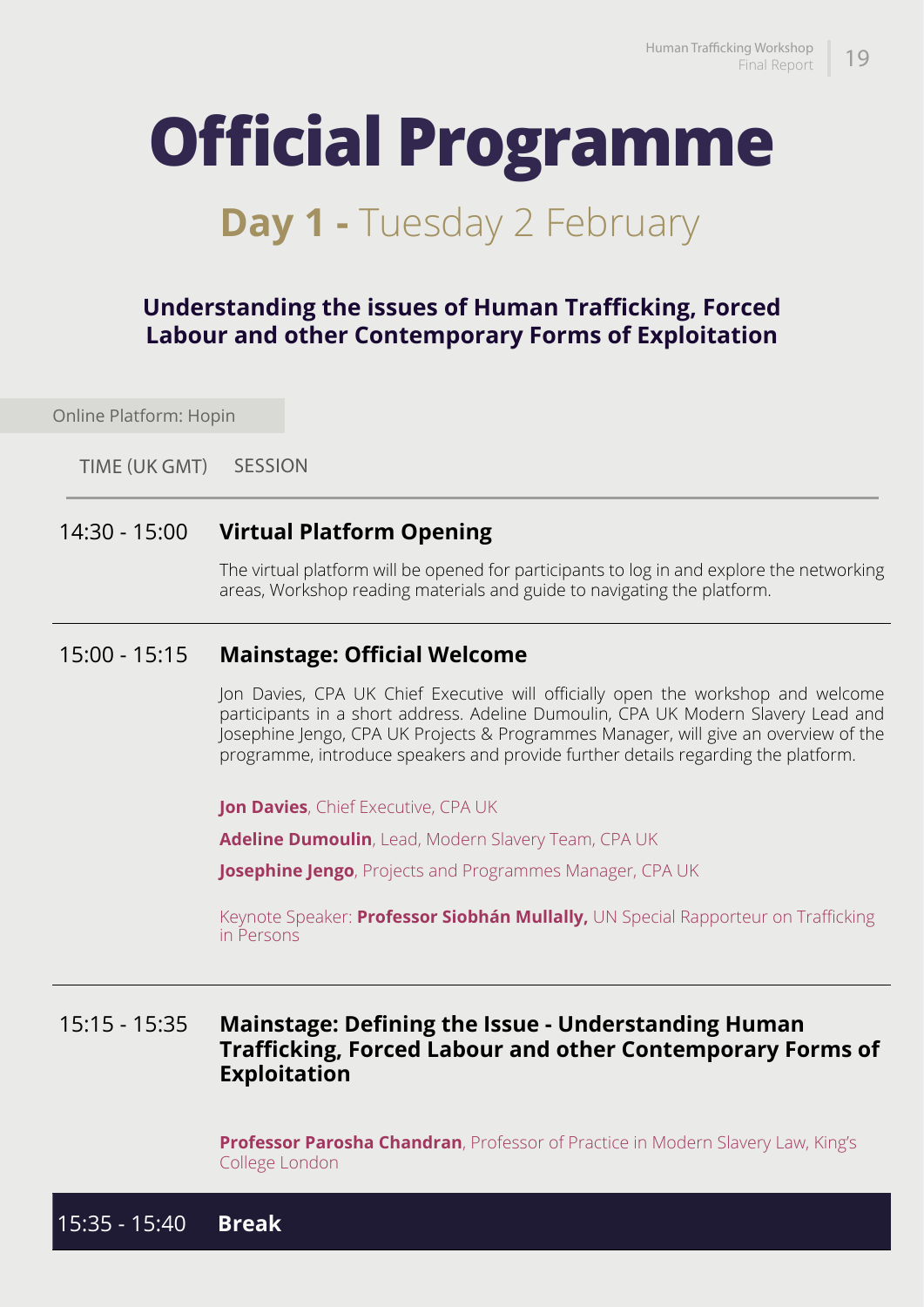SESSION TIME (UK GMT)

#### 15:40 - 16:20 **Session 1: Human Trafficking**

Human trafficking is the acquisition of people by improper means such as threat, force, fraud, abduction, deception, with the aim of exploiting them. This means girls groomed and forced into sexual exploitation; men tricked into accepting risky job offers and trapped in force labour in building sites, farms, factories; and women recruited to work in private homes only to be trapped, exploited and abused behind closed doors with no way out. In this session, we will try to understand: what human trafficking means; how traffickers can be targeted and stopped; what scope there is for cross-border cooperation; and how we can work with those most vulnerable.

**Rosilyne Borland**, Senior Regional Thematic Specialist, International Organization for Migration, Regional Office for Central America, North America and the Caribbean

**Dr Olivia Smith**, Project Lead, American Bar Association Rule of Law Initiative, Barbados Trafficking In Persons Project

#### 16:20 - 16:25 **Break**

#### 16:25 - 17:05 **Mainstage: The Role of the Hospitality Sector in Combating Human Trafficking and Forced Labour**

Because their revenue streams and operations are increasingly being automated, the hospitality industry is highly vulnerable to human trafficking, forced labour and other contemporary forms of exploitation. Employment practices and corporate culture can also facilitate those crimes, including: lack of background checks on new employees; lack of awareness of employees; lack of training to spot issues; and the fear of retribution by staff if they report suspected incidents. Lack of clear measures to address human trafficking is therefore real. This session will explore the issue within the hospitality sector and reflect on how the industry can engage further in order to identify and combat human trafficking and forced labour and what processes and practices need to be in place.

**Chair: Professor Parosha Chandran,** Professor of Practice in Modern Slavery Law, King's College London

**Steve Wilkinson**, Former Senior Metropolitan Police Officer, Former Global Head of Investigations for all Human Trafficking Investigations at Marriott International

#### 17:05 - 17:20 **Break**

#### 17:20 - 18:00 **Session 2: Commercial Sexual Exploitation**

Commercial Sexual Exploitation (CSE) is the sexual exploitation of men, women or children for the purposes of a commercial transaction for the benefit of another party, be it financially or otherwise. What is the scale of CSE across the Caribbean? What is being done to combat it? How can behaviours and cultures be changed to curtail the trade? How can civil society and parliamentarians work together to stop the Commercial Sexual Exploitation of men, women and children?

**Dr. Leith L. Dunn,** Gender and Development Researcher and Specialist

**Dr. Jacqueline Sanchez Taylor,** Sociologist in School of Media, Communication and Sociology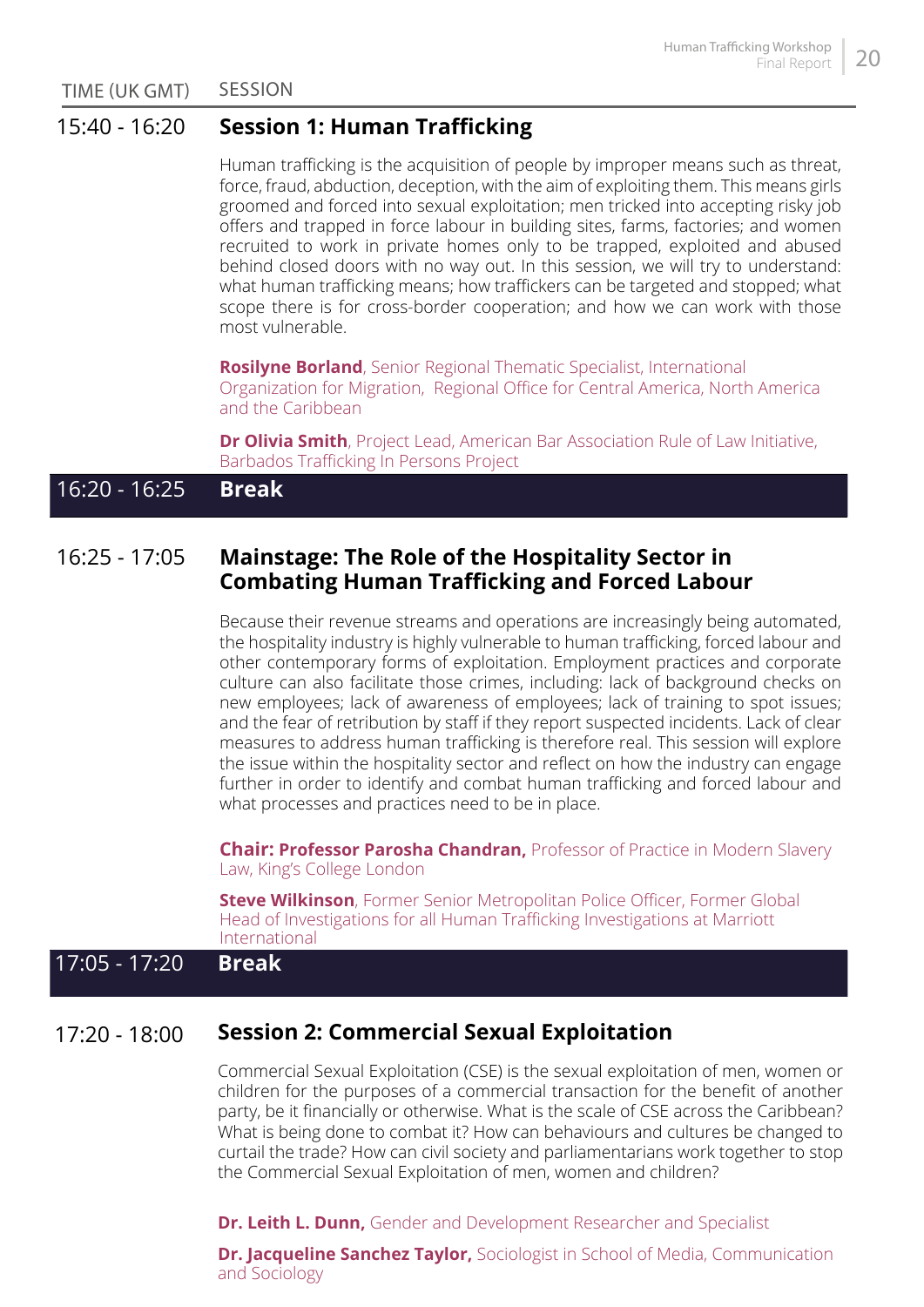#### 18:00 - 18:30 Lunch Break with Optional Networking

#### 18:30 - 19:10 **Session 3: Child Exploitation**

The exploitation of a child can take various forms including: sexual exploitation, economic exploitation (including using children for criminal activities) and child domestic work. How can parliamentarians develop effective legislation to ensure children most vulnerable to trafficking and exploitation are protected? What are some of the additional challenges faced when handling cases involving children and how can these be conducted with consideration for the child's safety and rights? With increasingly easy access to technology, this session will firstly look at the growing issue of online exploitation. Taking Haiti as a case-study, the phenomenon of orphanage trafficking will also be explored, in which children are recruited into orphanages for the purposes of exploitation and profit.

**Chloe Setter,** Head of Policy, WePROTECT Global Alliance

**Abigail Munroe,** Senior Advocacy and Campaigns Officer, Lumos

#### 19:10 - 19:15 **Break**

#### 19:15 - 19:50 **Mainstage: Forced Labour, Domestic Servitude and Debt Bondage**

Forced labour can be understood as work that is performed involuntarily and under the menace of any penalty. It refers to situations in which persons are coerced to work through the use of violence or intimidation, or by more subtle means such as manipulated debt, retention of identity papers or threats of denunciation to immigration authorities (ILO, 2020). How can we further identify forced labour in key economic contributors, such as agriculture and tourism?

**Professor Parosha Chandran, Professor of Practice in Modern Slavery Law,** King's College London

#### 19:50 - 19:55 **Closing Day 1**

This will be an opportunity for delegates to share with colleagues what they have learnt from today's programme and what they are looking forward to learning from Day 2 of the Workshop.

**Facilitated by Matthew Hamilton**, Monitoring and Evaluation Manager, CPA UK

#### 19:55 - 20:20 **Virtual Reception and Networking**

Delegates are invited to attend this virtual Reception, with the opportunity to network with fellow participants and speakers.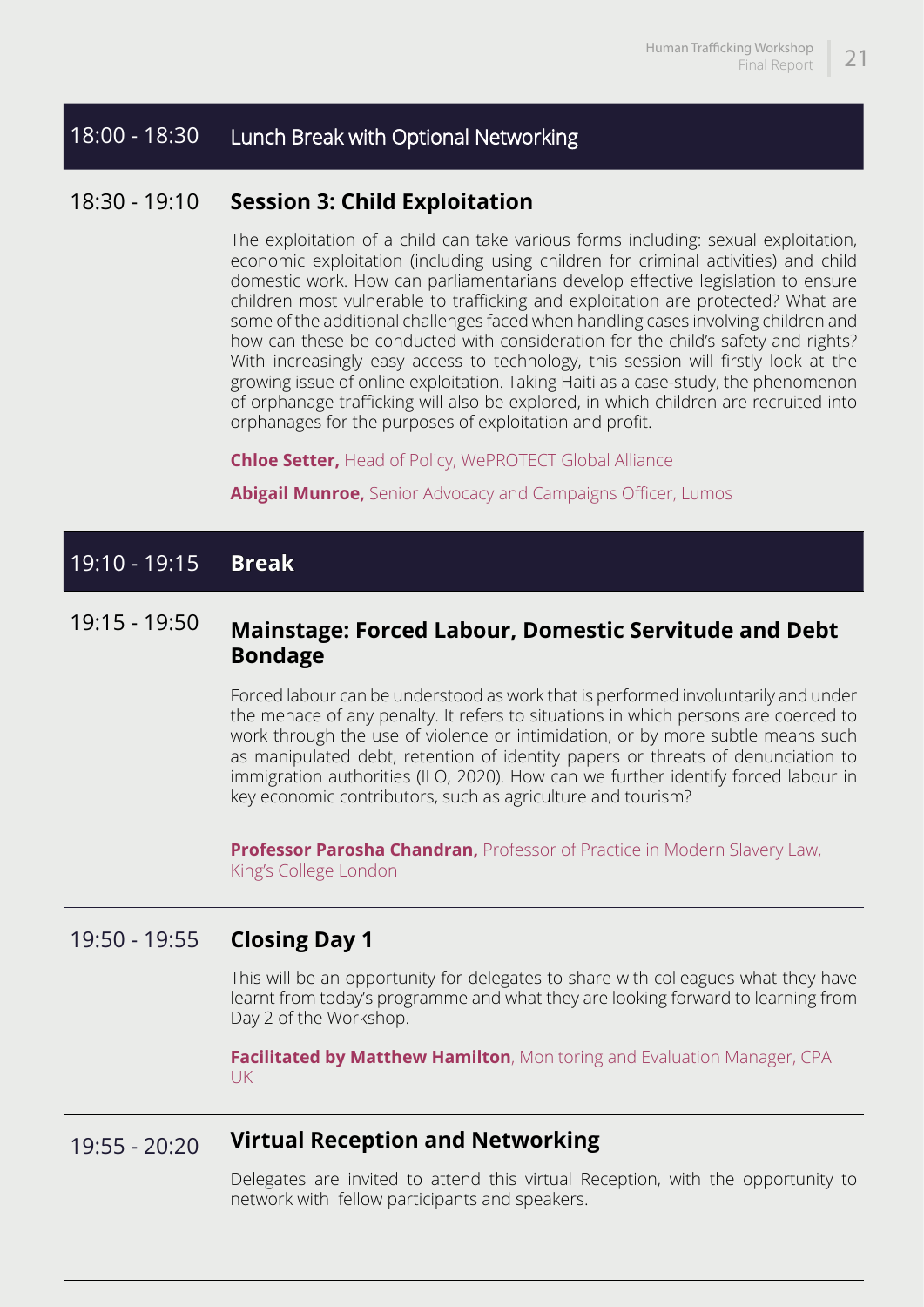## **Day 2 -** Wednesday 3 February

### **Championing Change**

Online Platform: Hopin

**SESSION** TIME (UK GMT)

#### 14:30 - 14:40 **Virtual Opening - Day 2**

#### 14:40 - 15:30 **Mainstage: Your Role as Parliamentarians and Parliamentary Officials**

Parliamentarians, supported by parliamentary officials, are uniquely placed to inspire, empower, encourage and lead the journey towards the eradication of human trafficking, forced labour and other contemporary forms of exploitation. As legislators, they participate in debates and vote on legislation. As representatives of the people, every day is an opportunity to raise awareness, educate constituents on the issues and protect them. As members of committees, they have the power to exert oversight over governments' actions and decisions.

In this session, we will hear from parliamentarians and parliamentary officials who are championing anti-human trafficking causes and driving positive change in their legislatures.

**Senator Julie Miville-Dechêne**, Independent Senator for Quebec, Canada

**Darren Jones MP,** Member of the House of Commons, UK Parliament

**Michael Aniekan**, Social Expert and Senior Legislative Aide, House of Representatives, National Assembly, Nigeria

#### 15:30 - 15:40 **Break**

#### 15:40 - 16:20 **Mainstage: An Overview of Existing Legislation in the Region**

This session will provide an overview of human trafficking-related legislation in the Caribbean, emphasising the successes, recent changes and ongoing work whilst highlighting existing gaps and challenges for lawmakers to consider.

**Dr Jason Haynes,** Deputy Dean, University of West Indies and Attorney-At-Law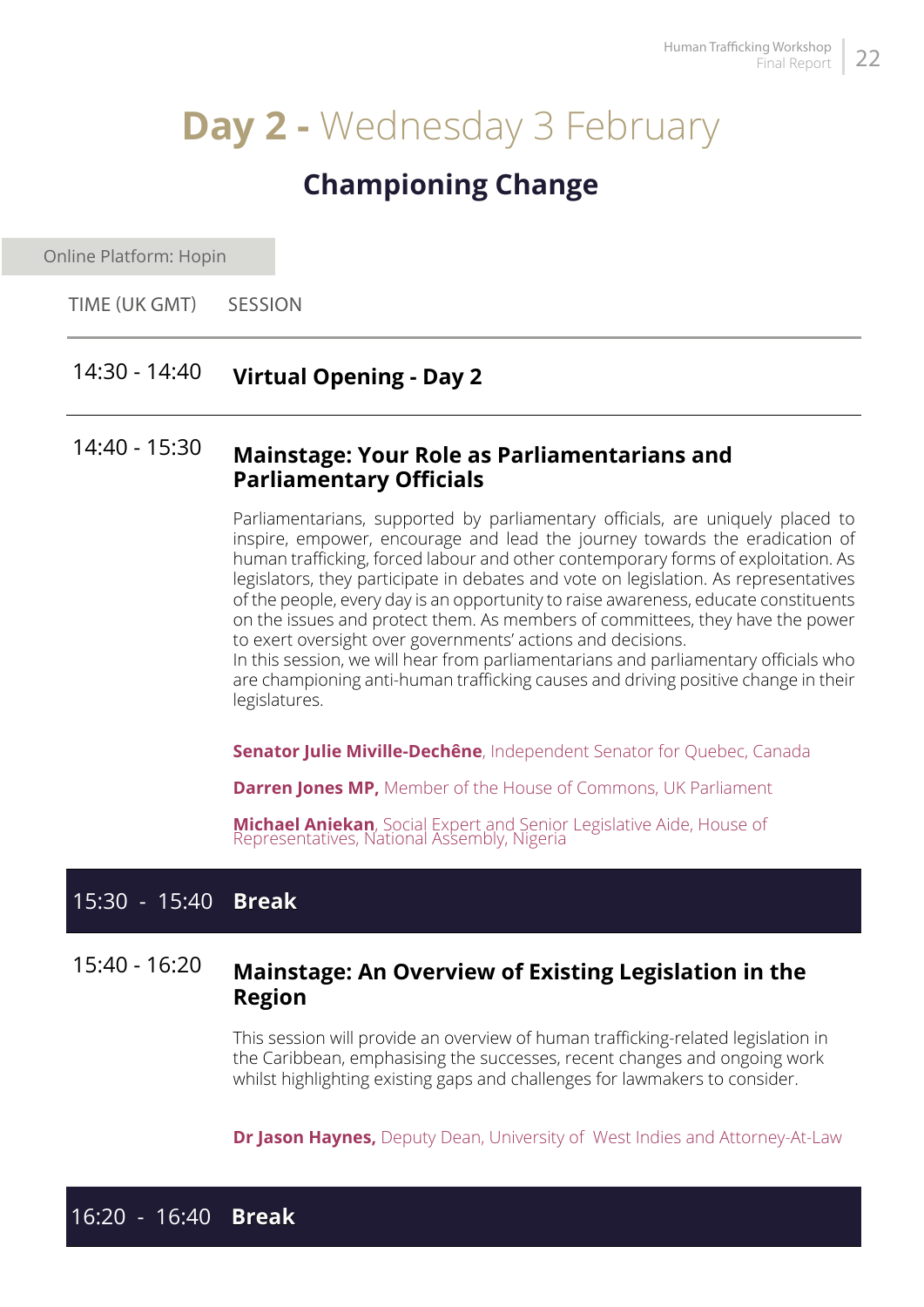#### 16:40 - 17:40 **Gathering Knowledge from Frontline Stakeholders**

 $16:40 - 17:00$ Mainstage - Part One:

> Robust and continued collaboration with frontline stakeholders ensures not only that parliamentarians are up to date with trends in exploitation, but their expertise can inform policy development and legislative implementation more widely. In this section, we will discuss the importance of identifying relevant stakeholders in different jurisdictions who are working on the frontline, with victims of human trafficking or forced labour. The importance of sharing information across stakeholder networks and how parliamentarians and parliamentary officials may use stakeholder evidence to call for a committee inquiry or raise awareness in constituencies will also be emphasised.

**Diahann Gordon Harrison,** National Special Rapporteur on Trafficking in Persons, Jamaica

**Sophie Otiende,** African Region Operations Manager, Liberty Shared NGO

**Adrian N. Alexander,** Attorney-At-Law and Member of the Working Group for the National Strategic Plan of Action for Trinidad and Tobago

17:00 - 17:40 Session - Part Two:

> During the second part of this session, participants will be split into groups and be asked to join a virtual breakout room. Each group will participate in an interactive discussion with representative speakers from law enforcement and the judiciary, for a look at how parliamentarians and others can best engage with such stakeholders on human trafficking matters.

#### **Law Enforcement Judiciary**

#### **Eleanor Bird Lenawarungu**

Senior Technical Advisor on Gender, Peace and Security and Retired Police Officer

#### **Justice Antoinette Moore**

Justice of the Supreme Court of Belize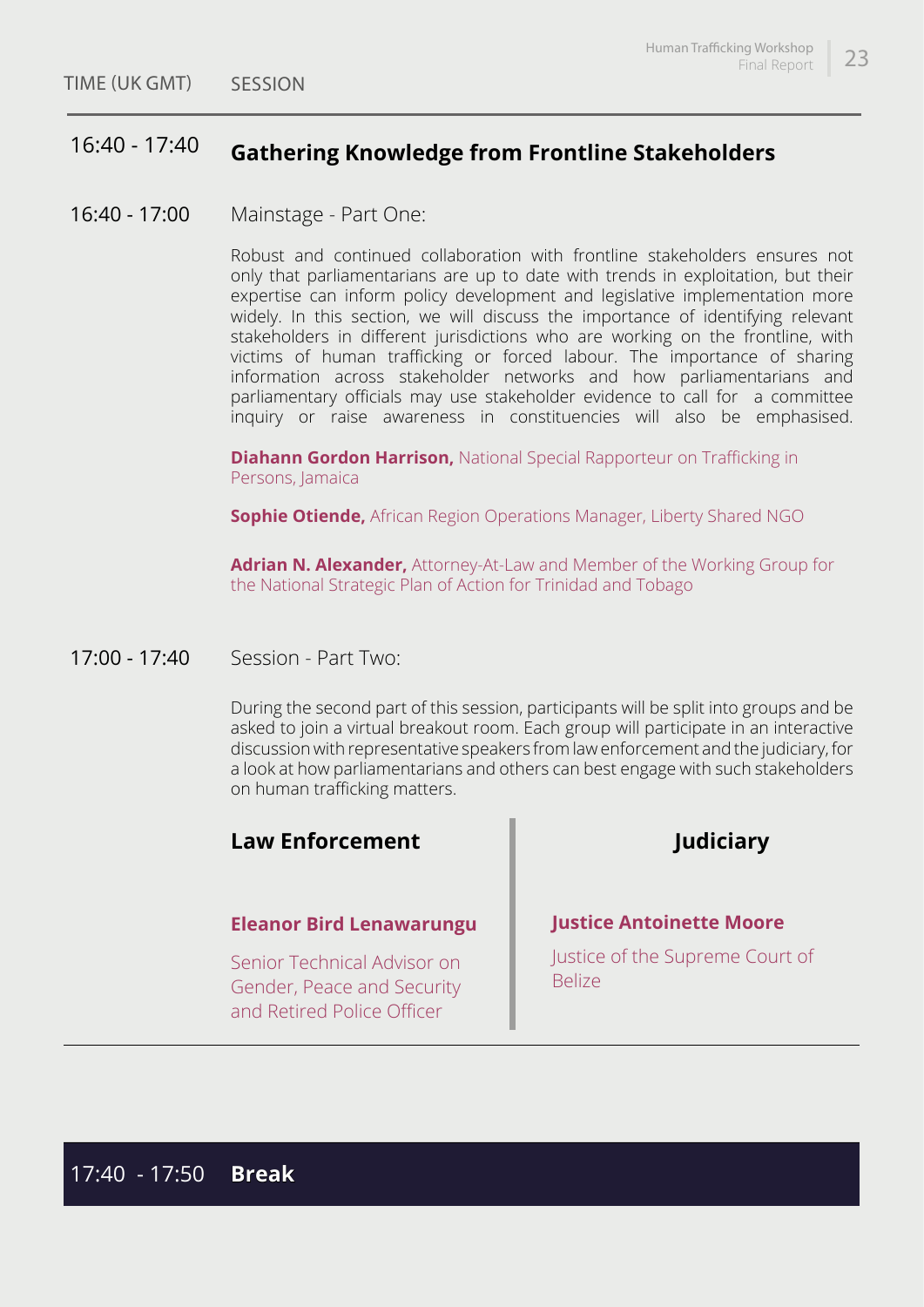#### 17:50 - 18:30 **Mainstage: Post-Legislative Scrutiny - Measuring the Effectiveness of Human Trafficking Legislation**

A few years after new legislation has come into effect, post legislative scrutiny gives the opportunity to review whether legislation is achieving its objectives. As with any select committee work, important factors in success are determining the scope of work, gathering and marshalling evidence effectively and focusing on objectives. Establishing a constructive relationship with government, with both sides committed to assessing and, potentially, improving legislation or its implementation, is therefore paramount. In this session, UK parliamentarians and experts will share their experience and learning on the post-legislative scrutiny for the 2015 UK Modern Slavery Act.

**Lord Frank Field,** Member of the UK House of Lords, UK Parliament

**Rt Hon. Maria Miller MP,** Member of the UK House of Commons, UK Parliament

**Professor Parosha Chandran,** Professor of Practice in Modern Slavery Law, King's College London

#### 18:30 - 18:45 **Mainstage: Interactive Feedback Session**

This will be an opportunity for delegates to share with colleagues what they have learnt from the Workshop and provide feedback through completing post-Workshop assessment forms.

**Facilitated by Matthew Hamilton,** Monitoring and Evaluation Manager, CPA UK

#### 18:45 - 19:00 **Closing Ceremony**

Closing remarks to be delivered by CARICOM IMPACS

**END OF PROGRAMME**